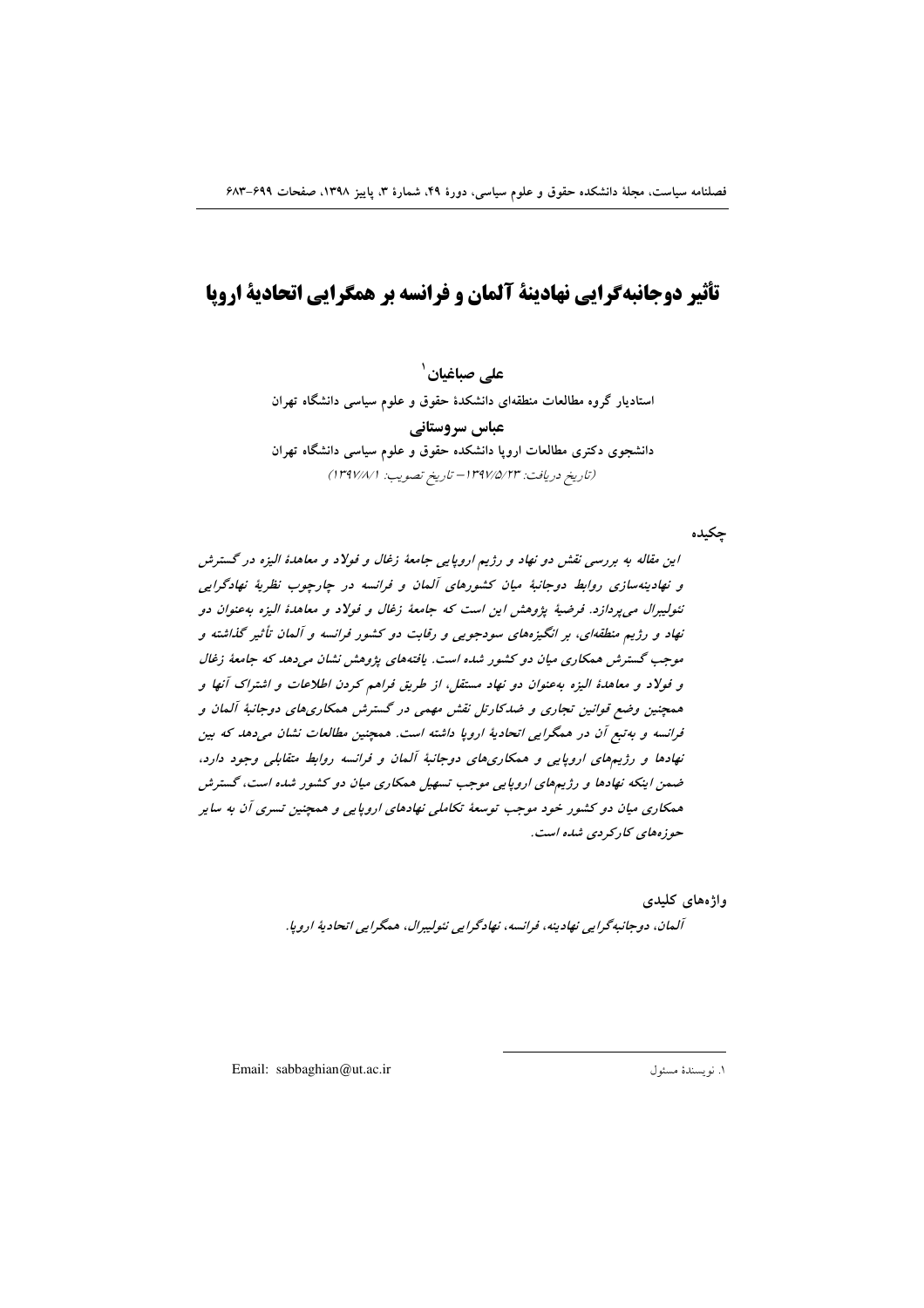#### ىيان مسئله

روابط دوجانبهٔ میان آلمان و فرانسه همواره اهمیت ویژهای داشته است. قرنها این دو کشور بخشی از سیستم ترتیبات امنیتی اروپا بودند که رقابت آنها برای گسترش سرزمینی، زمینهٔ منازعات متعددی را در اروپا فراهم میکرد. همچنین روابط دوجانبهٔ این دو کشور پس از جنگ دوم جهانی، تأثیر بیبدیلی در همگرایی اتحادیهٔ اروپا داشت؛ بهنحوی که همگرایی و واگرایی اتحادیهٔ اروپا را می توان تابعی از روابط این دو کشور قلمداد کرد. به لحاظ تاریخی وقوع جنگ جهانی دوم که اروپا را از مرکزیت جهان انداخت و این قاره را به صحنهٔ منازعهٔ میان دو ابرقدرت تبدیل کرد، کشورهای اروپایی را برای ایفای نقش مؤثرتر در نظام بین|لملل متحد کرد. البته در کنار الزامات ژئوپلیتیک، جذابیتهای اقتصادی روابط متقابل، فشار افکار عمومی خسته از دو جنگ جهانی، نقش نخبگان و رهبران سیاسی دو کشور نیز در این همگرایی متقابل بی تأثیر نبود. درحالیکه سنتگرایان الزامات ژئوپلیتیکی و امنیتی ناشی از نظام دوقطبي را عامل همگرايي در اتحاديهٔ ارويا مي دانند، تجديدنظرطلبان مسائل اقتصادي و هويتي را عامل همگرایی دو کشور و بهتبع آن همگرایی کل اروپا میدانند. پژوهش پیش رو در منازعهٔ میان این دو رویکرد، تلاشی است تا براساس نظریهٔ نهادگرایی نئولیبرال نقش نهادها و رژیمهای جامعهٔ زغال و فولاد و پیمان الیزه را در گسترش همکاری میان دو کشور بررسی کند. انتخاب این دو نهاد و رژیم منطقهای از آن روست که جامعهٔ زغال و فولاد اولین نهاد اروپایی بعد از جنگ جهانی دوم بود که زمینهٔ همکاری دو کشور را فراهم کرد و همکاریهای دو کشور بهعنوان دو ستون اصلی جامعهٔ اروپا پس از قرنها منازعه و کشمکش در چارچوب معاهدهٔ الیزه کاملاً نهادینه شد و از این طریق زمینهٔ همگرایی عمودی و افقی در اتحادیهٔ اروپا را فراهم کرد. دوجانبهگرایی نهادینه در این پژوهش به مجموعهای از روابط درهمتنیده و چندسطحی بین دولتی میان فرانسه و آلمان اشاره دارد که بر پایهٔ نهادهای قوی و هنجارهای مشترک استوار شده است و نقش مهمی در شکل(دهی به ساختار و توزیع قدرت در اتحادیهٔ اروپا دارد. اهمیت این مطالعه نیز ازآن(وست که اولاً نهادگرایی بهعنوان یک الگوی موفق زمینهٔ همکاری میان دو قدرت بزرگ اروپایی را که سالها در منازعه و جنگ بهسر میبردند، فراهم کرد؛ ثانیاً همکاری میان این دو کشور بزرگ اروپایی بهعنوان دو ستون اتحادیهٔ اروپا نقش انکانایذیری در توسعه و تعمیق همگرایی اتحادیهٔ اروپا داشت، بهنحوی که همگرایی و واگرایی اتحادیهٔ اروپا را می توان تابعی از روابط میان این دو کشور قلمداد کرد.

### چارچوب نظری پژوهش: نظریهٔ نهادگرایی نئولیبرال

اگر تقسیم.بندی نظریههای روابط بین|لملل به دو دستهٔ بدبینانه و خوش بینانه را بیذیریم، نظریهٔ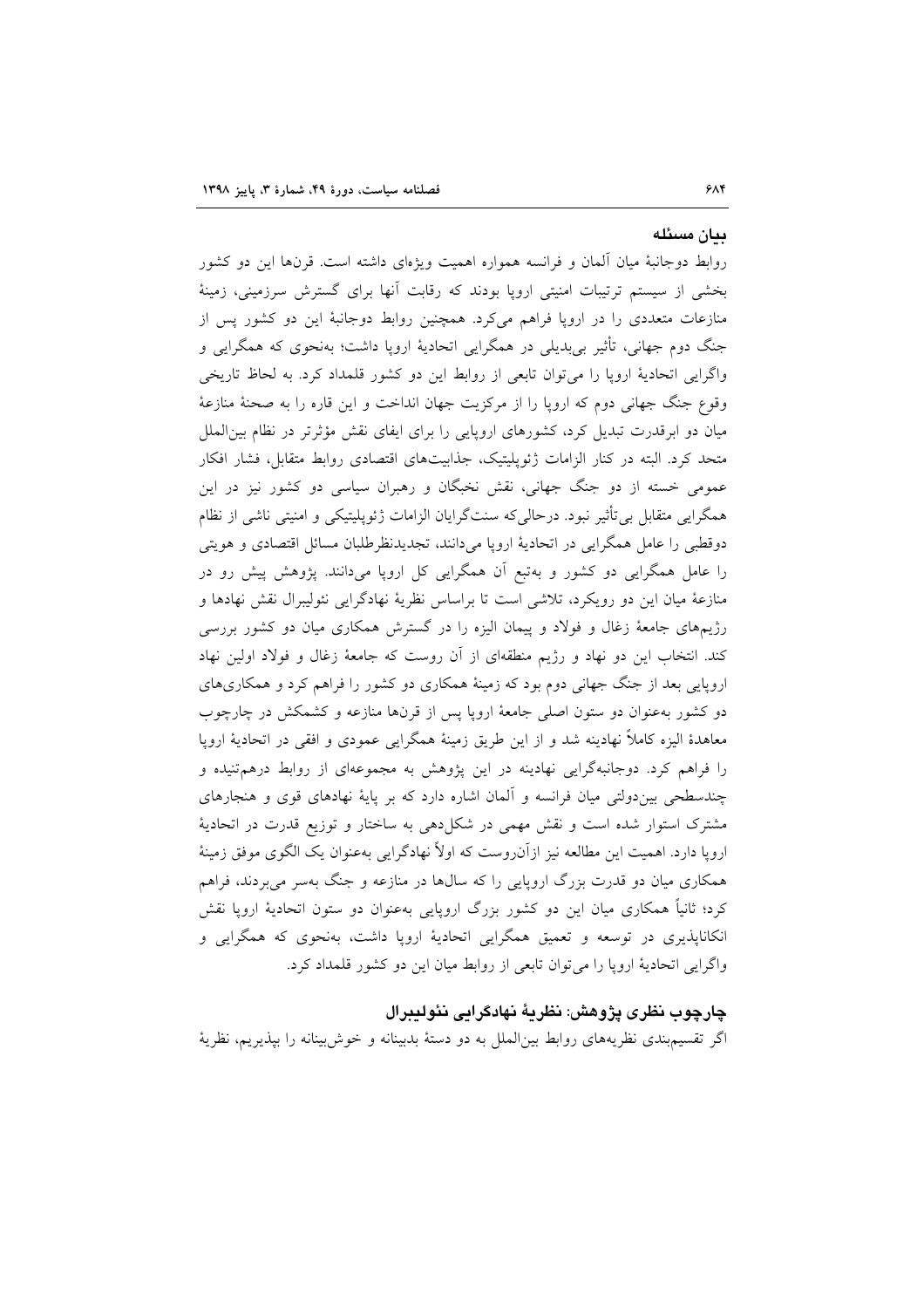نهادگرایی نئولیبرال به دستهٔ دوم تعلق دارد که در چالش با سنت واقع گرایی حاکم بر روابط بين|لملل بهوجود آمد و با عدول از بدبيني فلسفى سنت واقع گرايي در روابط بين|لملل، همکاری کشورها را در شرایط آنارشی نظام بینالملل دور از دسترس نمیداند و معتقد است میتوان با کمک رژیمها، نهادها و سازمانهای بینالمللی، کشورها را بهسوی همکاری سوق داد (Herbert, 1996, 225-231). برخلاف واقع گراها که معتقد بودند نهادهای بین|لملل قادر به کاهش تأثیرات آنارشی و گسترش همکاری میان کشورها نیستند، آرمانگراها بعد از جنگ جهانی دوم، تلاش گستردهای بهمنظور تشکیل نهادهای بین المللی بهمنظور گسترش همکاری میان کشورها انجام دادند و همین تلاشرها به شکل گیری نهادهای بین المللی و منطقهای مانند سازمان ملل متحد، صندوق بين|لمللي پول، بانک جهاني و... منجر شد (Stein, 2008:202-203).

مکاتب مختلف روابط بین(لملل، دیدگاههای متفاوتی در زمینهٔ نهادهای بین(لمللی و تأثیر آنها در روابط بین|لملل دارند. درحالیٍکه رئالیستها به نقش قدرت در پیدایش رژیمها و همچنین نقش این رژیمها در توزیع قدرت در نظام بینالملل اعتقاد دارند، بینش نئولیبرالی رژیمهای بینالمللی را سازوکاری برای گسترش همکاری و دستیابی به نتایج مطلوب از طریق كاهش عدم قطعيت مي داند (Brahm, 2005).

از نظر نهادگرایان نئولیبرال، رژیمهای بینالمللی برای حل معمای زندانی در روابط بینالملل بهوجود آمدند. در حالت عادی با تکرار شرایط بازی، دو زندانی به این نتیجه میرسند که منافع أنها در همکاری است، نهادها و رژیمها با فراهم کردن اطلاعات همکاری میان دو زندانی را تسهیل میکنند. بنابراین نظریهٔ نهادگرایی نئولیبرال متناظر به دو قرائت نظریهٔ بازي ها و نظرية كاركردي از رژيمها و نهادهاي بين المللي است (Grieco, 1998: 494-495).

نهادگرایی نئولیبرال را میٍتوان بازتولید نظریهٔ ایدهألیستی بعد از جنگهای جهانی اول و دوم و همچنین نظریهٔ رژیمها در مورد سودمندی نهادهای بینالمللی در گسترش همکاری میان کشورها قلمداد کرد، ولی در عینحال تلاش کرده است تا با تعدیل برخی جنبههای هنجاری و توصیفی آن و پذیرش مفروضههای واقعگرایی مانند آنارشی، خودیاری، دولت و عدم قطعیت در روابط میان کشورها، توانایی تبیینکنندگی آن را افزایش دهد؛ اما برخلاف نئورئالیسم، نهادگرایی نئولیبرال همانند نوکارکردگراها به نقش سازندهٔ نهادهای بینالمللی در سیاست بین الملل و گسترش همکاری بین کشورها اعتقاد دارد (Slaughter, 2011: 2). بنابراین نهادگرایی نئولیبرال را می توان سنتز نظریههای نئورئالیسم و نوکارکردگرایی دانست، چراکه از یک طرف این پیشفرض اساسی نئورئالیسم را مبنی بر اینکه کشورها موجودیتی عاقل و یکپارچهاند و بهعنوان مهمترین بازیگران سیاست جهان در یک محیط هرجومرجگونه بر نتایج و دادههای سیاست بین|لملل تأثیر میگذارند می،پذیرد و از طرف دیگر، نهادگرایان نئولیبرال آنارشی نظام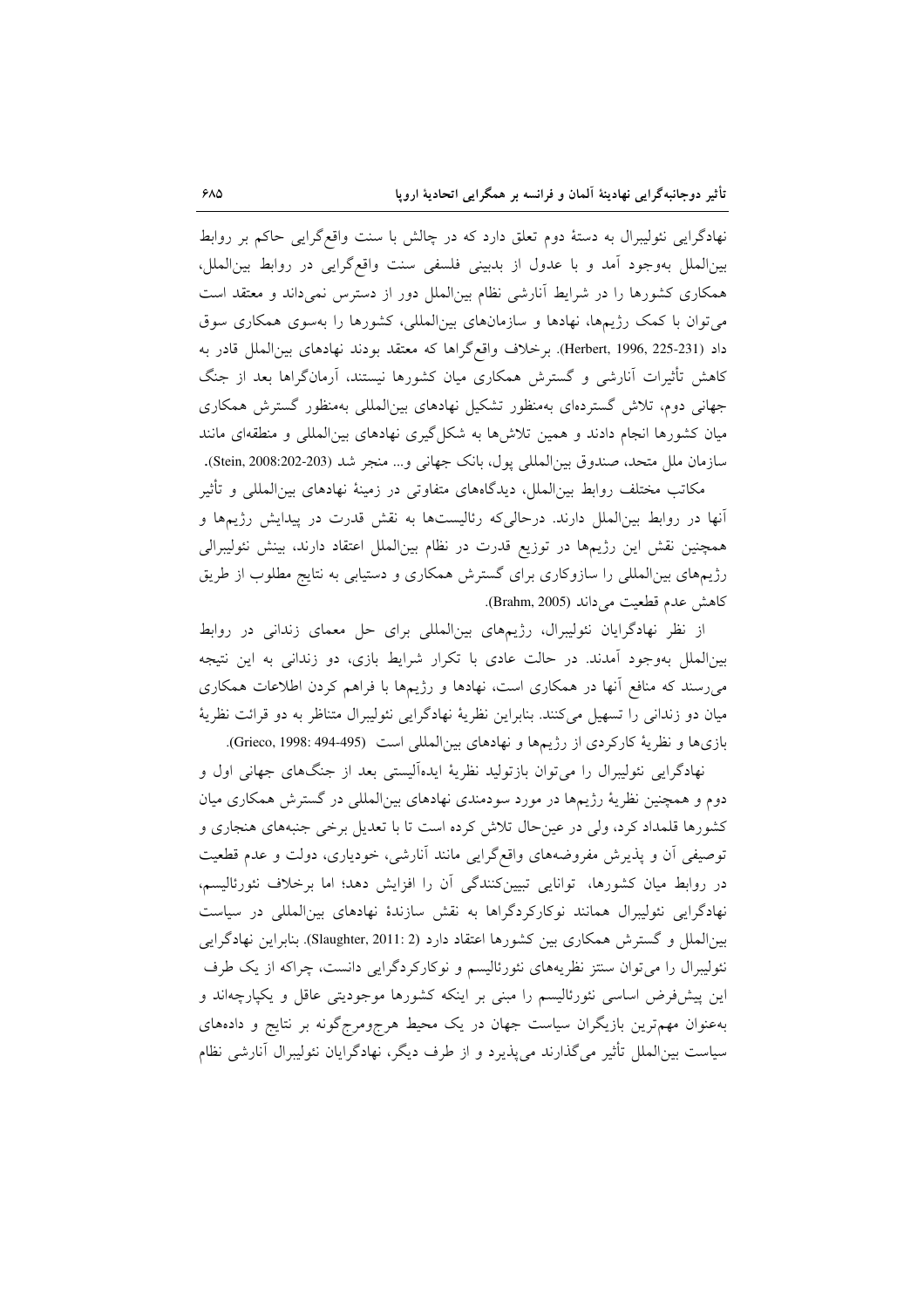بینالملل را خوشخیم و ماهیت آن را بیشتر همکاریجویانه تلقی می کنند تا مناقشهانگیز و از نظر امکان همکاریهای بینالمللی و توانایی نهادهای بینالمللی در تسهیل همکاری میان كشورها، ديدگاهي منطبق و موافق با نو-كاركردگرايي دارند (5-5 :Hasenclever, 2000).

مسئلهٔ همکاری و منازعه در نظام بینالملل آنارشیک رایجترین مسئله میان نئولیبرالهای نهادگراست، اگرچه نئولیبرالیسم نهادگرا همانند نئورئالیسم با این فرض شروع میشود که در نبود یک قدرت فائقهٔ مرکزی در نظام بینالملل، همکاری میان دولتها را مشکل میسازد، نهادگرایان نئولیبرال برخلاف نئورئالیسمها معتقدند که این آنارشی را می توان تأسیس نهادهای بین|لمللی خوش خیم کرد و به سمت همکاری سوق داد (44-42 :Jervis, 1999). بهعبارت دیگر از نظر نهادگرایان نئولیبرال منافعی که دولتها از طریق همکاری بهدست می[ورند، بیشتر از منافع یکجانبهگرایی در نظام بینالملل است و همین مسئله موجب میشود اقدام به تأسیس نهادهای بین|لمللی جهت همکاری کنند. از این منظر شاید بتوان نظریهٔ نهادگرایی بین|لملل را با نظریهٔ قرارداد اجتماعی در تأسیس دولت مقایسه کرد که در شرایط هرجومرج نظام بینالملل، بخشی از آزادی و اختیارات خود را بهمنظور دستیابی به منافع بیشتر به نهادهای بين المللي واگذار مي كنند (Stein, 2008: 202-203).

مسئلهٔ **دستاوردهای نسبی و مطلق** نیز از مباحث اصلی نهادگرایان نئولیبرال است. آنها برخلاف نئورئالیستها که معتقدند در شرایط هرجومرج نظام بینالمللی دستیابی به منافع نسبی مهمتر از منافع مطلق است، استدلال میکنند که دولتها در محیط آنارشی نظام بین الملل بی تفاوت نسبت به سایرین، روی دستاوردهای مطلق خود تمرکز میکنند. این تفاوت پیشفررضها در مورد دولتها به نتایج متفاوتی در زمینهٔ همکاری و منازعه در روابط بین الملل منجر می شود (Powell, 1991: 1303). رئالیستها استدلال می کنند که ترس از دستیابی رقیب به منافع بیشتر مانع از همکاری میان کشورها میشود. در مقابل نهادگرایان لیبرال استدلال میکنند که دستیابی به منافع نسبی بهمنزلهٔ بازی با حاصل جمع جبری صفر است، ولی دستیابی به منافع مطلق به معنای بازی با حاصل جمع جبری مثبت یا برد- برد است که موجب تداوم همکاری میان کشورها میشود. همین تأکید بر منافع نسبی سبب شده است تا رئالیستها سیاست جهان را محل منازعه و رقابت بی امان برای بقا تصور کنند. نهادگرایان نئولیبرال نیز این منازعه را انکار نمی کنند، اما آن را ویژگی ذاتی سیاست بینالملل نمی دانند و معتقدند دولتها می توانند با گسترش رژیمها و نهادها بر این شرایط هرجومرج فائق آیند و به منافع متقابل دست يبدا كنند (Rana, 2015: 294).

مسئلةً نهادها و نقش آنها در نظام بينالملل را مي توان مهم ترين مشخصةً نهادگرايان نئولیبرال و تمایز آنها از نئورئالیسم برشمرد. درحالی که رئالیستهای ساختارگرا مانند میرشایمر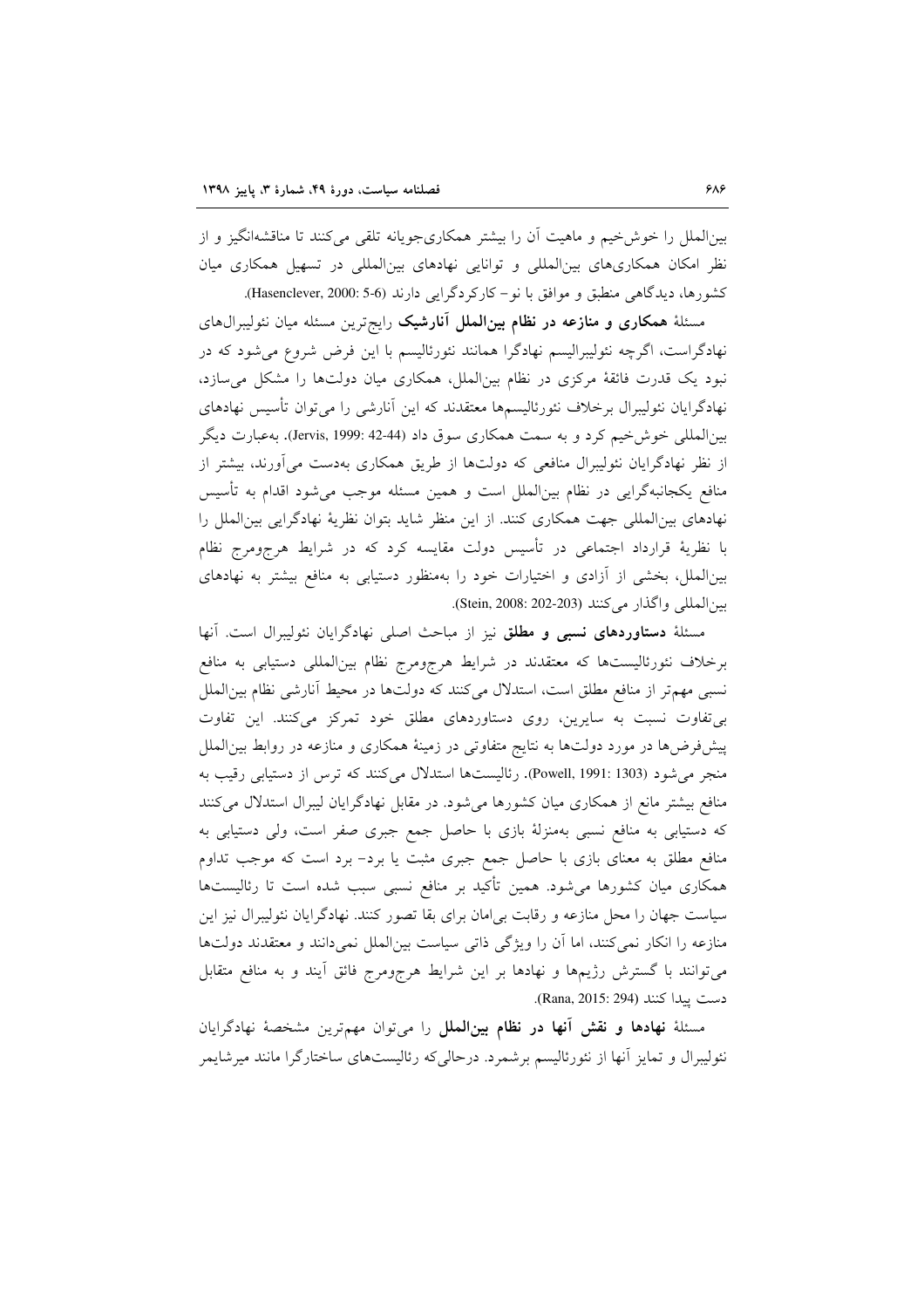ادعا میکنند که نهادهای بینالملل، کمترین تأثیر و نفوذ را در سیاست بینالملل دارند، نهادگرایان نئولیبرال مانند کوهن و مارتین استدلال میکنند که نهادهای بینالمللی می توانند به تسهیل همکاریها در سیاست بین|لملل کمک کنند (Herolf, 2004: 26). از نظر نهادگرایان نئولیبرال، نهادهای بین|لمللی پس از تأسیس، از درجهای از استقلال برخوردار میشوند که مستقل از منابع قدرت و ترجیحات کشورهای تأسیسکننده، نتایج بینالمللی رفتار آنها را در سياست بين الملل تعيين مي كنند (55 :Jervis, 1999). نهادها از طريق فراهم كردن اطلاعات، کاهش هزینههای معامله، متعهد کردن دولتها، ایجاد کانونهای هماهنگی، هزینههای همکاری را كاهش و هزینههای فرار از نهادهای بین المللی را افزایش می دهند (Wolf, 1993: 9).

در حقیقت شالودهٔ اصلی نظریهٔ نهادگرایی نئولیبرال این است که همکاری میان کشورها تابعی از میزان نهادینگی ساختار نظام بین|لملل است، ازاین٫رو بر مبنای این رویکرد به بررسی نقش نهادهای بین|لمللی در گسترش همکاری میان دو کشور آلمان و فرانسه بعد از جنگ جهانی دوم میپردازیم و استدلال میکنیم که چگونه دولت ألمان و فرانسه بهعنوان بازیگران مستقل در نظام بین الملل بهصورت داوطلبانه بخشی از حاکمیت خود را به نهادهایی مانند جامعهٔ زغال و فولاد واگذار کردند و این نهادها از طریق اشتراک اطلاعات و اعمال محدودیتهای ساختاری و هنجاری بر دولتهای تأسیس،کننده، آنها را به سمت تعمیق همکاری و همگرایی و دامنهٔ همکاریها را به مسائل دفاعی و امنیتی و همکاری در اتحادیهٔ اروپای غربی سوق دادند.

## جامعهٔ زغال و فولاد و گسترش همکاری میان آلمان و فرانسه

جنگ جهانی دوم اگرچه با پیروزی متفقین و فرانسه همراه بود، نتوانست نگرانیهای تاریخی این کشور را در مورد خطر تهاجم و نظامیگری کشور قدرتمند همسایه مرتفع سازد. مازاد تولید زغال سنگ و فولاد در آلمان که خطر تسلیح مجدد این کشور را در پی داشت، در کنار نیاز کشورهای اروپایی به این منابع برای بازسازی بعد از جنگ و همچنین خطر کمونیسم شوروی، نخبگان سیاسی فرانسه را بر آن داشت تا با تشکیل جامعهٔ زغال و فولاد به این چالشها پاسخ دهند (Hudson, 2016: 2). دو دشمن تاريخي يعني فرانسه و ألمان بهعلاوهٔ کشورهای هلند، بلژیک، لوکزامبورگ و ایتالیا در آوریل ۱۹۵۱ و براساس معاهدهٔ پاریس متعهد به تشکیل بازار مشترک زغال و فولاد شدند. مأموریت معاهدهٔ پاریس علاوه بر رفع موانع همکاری تجاری و اقتصادی، تشکیل نهاد جامعهٔ زغال و فولاد بهمنظور مدیریت این اقدامات بود. از جمله مسئولیتهای تعریفشده برای جامعهٔ زغال و فولاد، ثبات قیمتها، حفظ استانداردهای زغال و فولاد در سراسر اروپا، بهبود شرایط کار، حذف تعرفههای تجاری و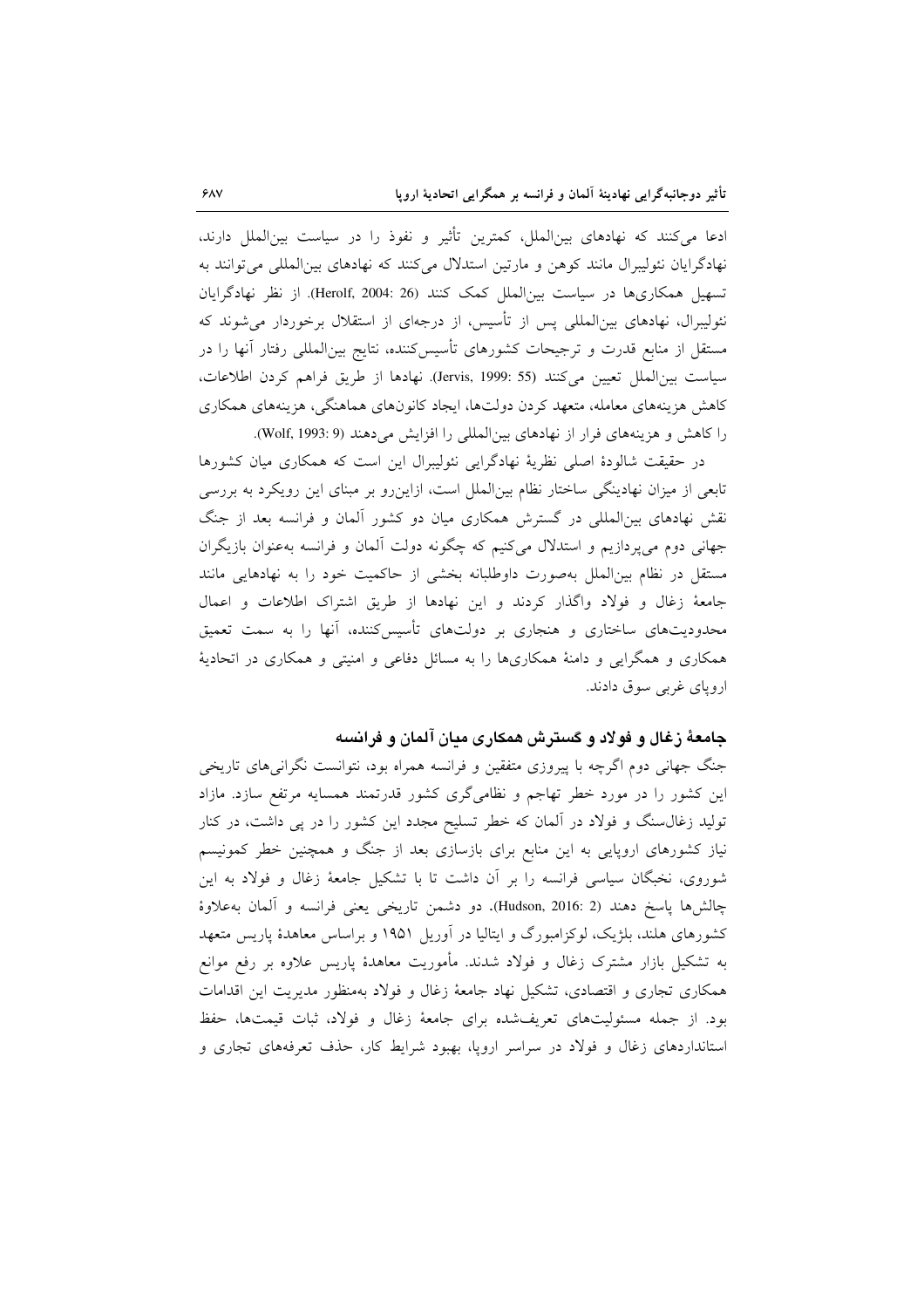همچنین هماهنگی روابط تجاری با طرفهای ثالث بود (Berliner, 2016: 34). جامعهٔ زغال و فولاد اگرچه با اهداف ملي گرايانه تشكيل شد، نقطهٔ عطفي در تاريخ روابط دو كشور فرانسه و آلمان شد و نه تنها بعد از قرنها جنگ و درگیری راه را برای همکاری میان این دو کشور هموار کرد، بلکه پیوستن سه کشور بنهلوکس و ایتالیا به این جامعه، آن را به نهادی تبدیل کرد که تکنوکراسی حاکم بر آن مستقل از انگیزهٔ کشورهای تشکیل دهنده، آنها را بهسوی همکاری سوق داد و بذر همگرايي را در ارويا كاشت (Ross, 2009: 478-480).

تشکیل جامعهٔ زغال و فولاد و نقش آن در گسترش همکاری میان دو کشور فرانسه و آلمان و همچنین همگرایی اتحادیهٔ اروپا را میٍتوان براساس هر دو برداشت نظریهٔ بازیها و نظریهٔ کارکردی نهادگرایان نئولیبرال از رژیمها و نهادهای بینالمللی تبیین کرد.

از منظر برداشت نظریهٔ بازیها به رژیمها می توان گفت که شرایط بعد از جنگ دوم جهانی تکرار شرایط بعد از جنگ جهانی اول بود و این تکرار شرایط دو کشور آلمان و فرانسه را به این جمع بندی رساند که تنها راه بیشینه کردن منافع دو کشور، افزایش همکاری و بازی برد-برد است. براساس همین تفکر بود که ایدئولوژیهای ملیگرایی و دولت ملی فروکش کرد و تفکرات فدرالیستی میان افکار عمومی و نخبگان سیاسی دو کشور جوانه زد. دول متفق و بهخصوص فرانسه از عدم همکاری و هماهنگی میان دو کشور درس سختی آموختند و از تحمیل محدودیتهایی همانند قرارداد ورسای بر ملت آلمان که زمینهساز پیدایش نازیسم شد، اجتناب کردند و در نهایت با پیشنهاد تشکیل جامعهٔ زغال و فولاد راه را برای همکاری میان دو كشور هموار ساختند (Bradley, 2016).

درحالی که پس از جنگ جهانی اول رقابت فرانسه و آلمان بر سر منابع زغال سنگ و فولاد مناطق روهر و سار به اقدام نظامی در این منطقه منجر شد، پس از جنگ جهانی دوم درک نخبگان از وابستگی متقابل دو کشور راه را برای تشکیل جامعهٔ زغال و فولاد هموار کرد. دو عنصر شرایط زمانی و تفاوت درک سیاستمداران از وابستگی متقابل در اواخر دههٔ ۱۹۴۰، نقش مهمی در این تصمیمگیری داشتند. در دههٔ ۱۹۲۰ فرانسه از ترس تجاوز مجدد آلمان سعی کرد تا منطقهٔ روهر را به منطقهٔ بی طرف بینالمللی تبدیل کند تا حائل میان فرانسه و آلمان شود و توسعهٔ اقتصادی و نظامی فرانسه به این کشور این امکان را می داد تا بر این منطقه تسلط پابد؛ اما پس از جنگ جهانی دوم که فرانسه تضعیف شده بود، تلاش کرد تا از طریق همکاری سیاسی و اقتصادی فراملی در جامعهٔ زغال و فولاد کنترل تولید زغال $\mathcal{P}$ سنگ و فولاد و بهویژه منطقهٔ روهر را بهدست آورد. علاوه بر درک دیدگاههای سیاسی متفاوت یوانکاره` و رابرت

1. Jules Henri Poincaré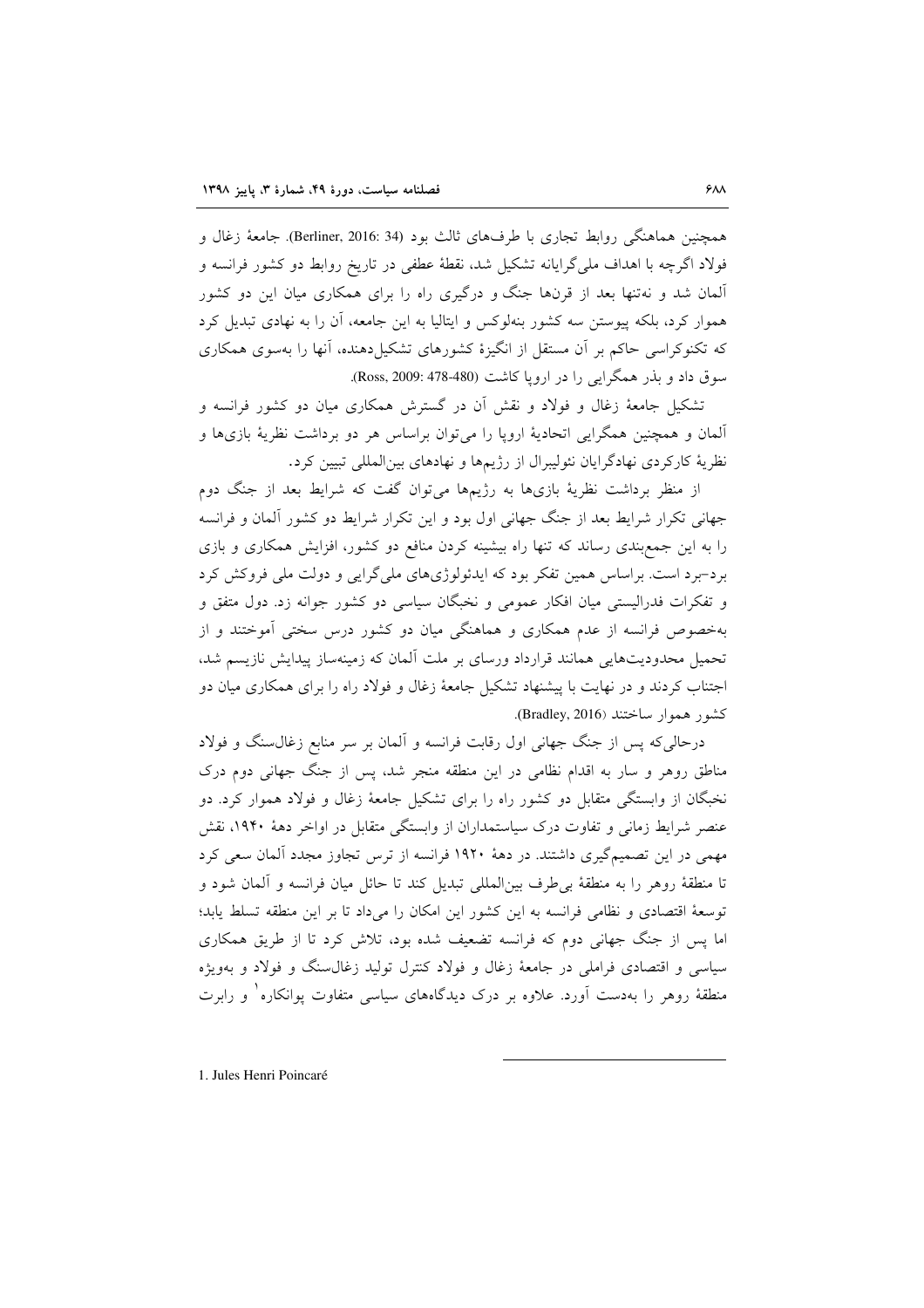شومان ٔ ، افزایش نقش گروههای فشار در تصمیمهای سیاست خارجی در دورهٔ شومان و همچنین وجود شبکهای از روابط اقتصادی میان صنایع دو کشور که منعکس کنندهٔ وابستگی متقابل دو کشور بود و همچنین مسئلهٔ بازسازی اروپا نیز در گسترش این همکاری میان دو كشور مؤثر بودند (Fasanaro, 2008: 91-92).

از منظر نگاه کارکردی به رژیمها و نهادهای بین|لمللی اگرچه نهادگرایان نئولیبرال نظریهٔ نو کارکردگراها در مورد نقش جامعهٔ زغال و فولاد در مورد گسترش همکاری میان کشورهای اروپایی و تسری آن به سایر حوزههای کارکردی را می پذیرند، برخلاف آنها معتقدند که دولتهای ملی بهعنوان بازیگران اصلی سیاست بین|لملل، اهمیت اساسی در تأسیس این نهاد دارند و این نهاد به مرور هویتی مستقل از کشورهای تأسیسکننده پیدا کرده و از طریق تأثیرگذاری بر تصمیمات و منافع کشورهای عضو، راه را برای گسترش و تعمیق همکاری میان آنها هموار می کند (Herbert, 1996: 225-231).

تحليل جامعةً زغال و فولاد از منظر نظريةً نهادكرايي نئوليبرال

استدلال این مقاله این است که تأسیس جامعهٔ زغال و فولاد با سه مفروضهٔ اصلی نظریهٔ نهادگرایی نئولیبرال همخوانی دارد؛ نخست اینکه کشورهای تشکیل دهندهٔ جامعهٔ زغال و فولاد بهعنوان بازیگران عاقل و خودیار در پی بیشینه کردن منافع ملی خود بودند. جامعهٔ زغال و فولاد اگرچه روح آشتی ملی را در اروپا گسترش داد و از طریق همکاریهای اقتصادی چشم|نداز ثبات و امنیت را برای اروپا ترسیم کرد، واقعیت این است که در مذاکرات مربوط به تأسيس اين نهاد، هيچگاه روح آرمانگرايي حاكم نبوده است. آلان ميلوارد (Alan Milward) در مورد رویکرد بلژیک به مذاکرات جامعهٔ زغال و فولاد میگوید: هیچ روح آرمانگرایی بر مذاکرات پیوستن این کشور به جامعهٔ زغال و فولاد حاکم نبود... برای بلژیک مسلم بود که صلح بین فرانسه و آلمان برای حفظ امنیت بلژیک ضروری است و این قویترین دلیل برای پیوستن به جامعهٔ زغال و فولاد بود (Dinan, 2014: 49). این موضوع در مورد آلمان و فرانسه بهعنوان دو ستون اصلی جامعهٔ زغال و فولاد بیشتر صدق می کرد. برخلاف باور رایج هدف فرانسه از ابتکار جامعهٔ زغال و فولاد یک ایدهٔ پدرسالارانهٔ فراملی نبود، بلکه فرایندی بهمنظور به حداکثر رساندن منافع سیاسی و اقتصادی این کشور بود. فراملیگرایی بهترین ایده برای تضمین منافع فرانسه در شرایط سیاسی در حال تغییر اروپا بود و فرانسه تا جایی از این روند فراملي گرايي حمايت مي كرد كه منافعش تأمين مي شد. جامعهٔ زغال و فولاد به لحاظ ژئوپلیتیکی به فرانسه این امکان را میداد که با ایفای نقش محوری در آن، جایگاه سنتی خود

2. Robert Schumann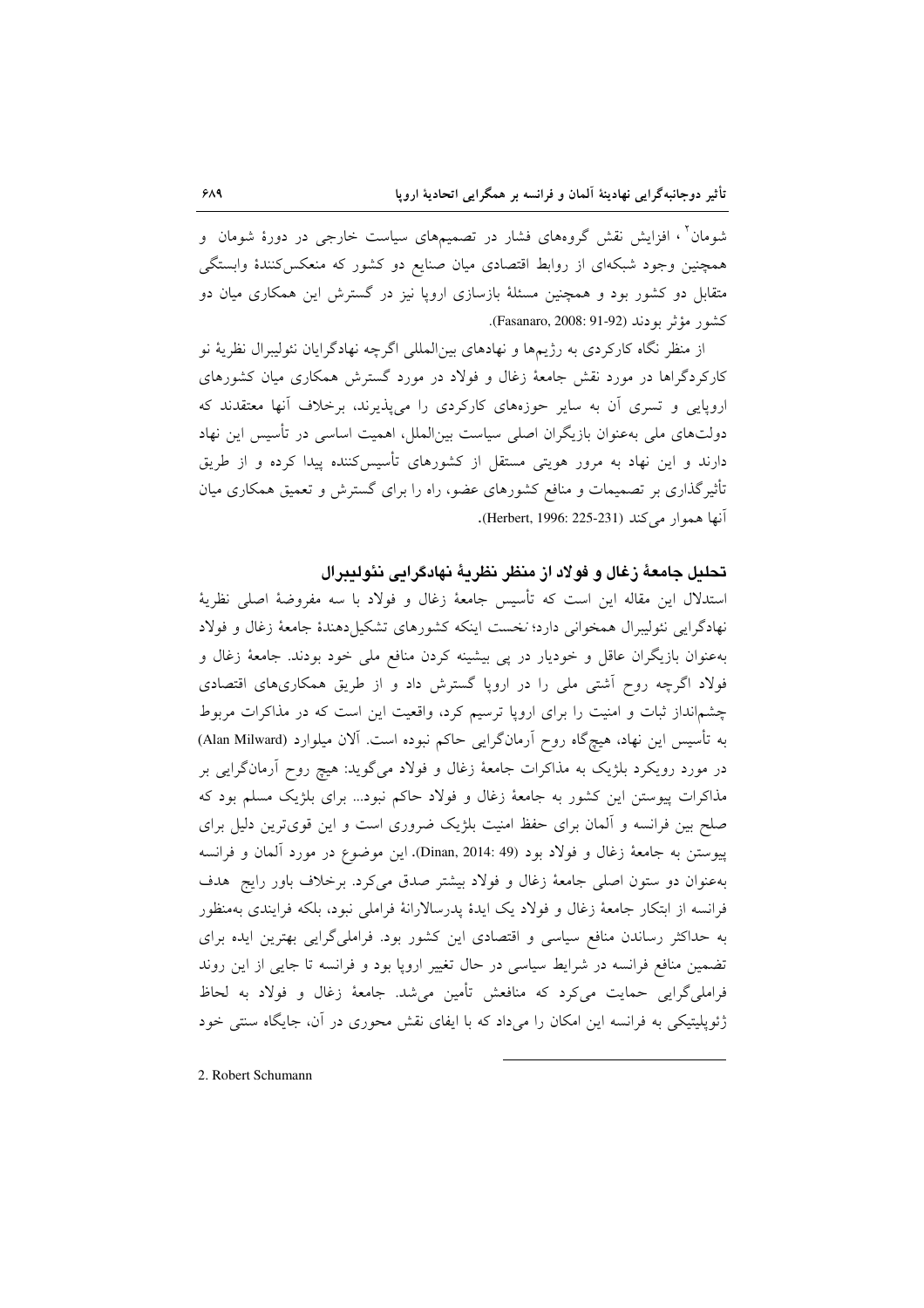را بازیابد. در زمینهٔ اقتصادی نیز علاوه بر جلوگیری از تسلیح مجدد آلمان، بر منابع زغال و فولاد این کشور مسلط می شد و از این منابع برای بازسازی فرانسه و نوسازی صنایعی که در نتيجة اشغال ألمان نابود شده بودند، استفاده مي كرد (Seung Lee, 2004: 107). در ميان کشورهای عضو جامعهٔ زغال و فولاد، فرانسه بیشترین نگاه ابزاری را به این جامعه داشت. فرانسه بهعنوان كانون جنگ ميان دو جبهه، سيستم مالي ورشكسته، خطوط ارتباطي آسيبديده، کشاورزی بدون کود و صنعت و ماشینآلات ویرانشده توسط آلمان بیش از سایر کشورها به منابع زغال و فولاد براي بازسازي نياز داشت (Hudson, 2016: 5)؛ البته عوامل خارجي نيز در تعدیل مواضع فرانسه نسبت به آلمان بیbتأثیر نبود. در پنج سال پس از جنگ جهانی دوم سیاست فرانسه در قبال آلمان همان سیاستهای سختگیرانهٔ ورسای مانند بی طرفی منطقهٔ روهر بهمنظور ايجاد منطقهٔ حائل ميان آلمان و فرانسه و انتقال زغال و فولاد اين منطقه براى صنايع سنگین فرانسه و خلع سلاح اقتصادی در کنار خلع سلاح نظامی آلمان بود. با این حال در دههٔ ۱۹۵۰ خطر کمونیسم شوروی و حمایت ایالات متحده از حاکمیت ألمان و لزوم بازسازی این کشور و همچنین وابستگی متقابل صنایع سنگین فرانسه و اَلمان و فروکش کردن ایدئولوژی ناسيوناليسم موجب شكل گيري جامعهٔ زغال و فولاد شد (Pasanaro, 2008: 94-95). در مورد آلمان و جمهوری بن که تازه شکل گرفته بود نیز تشکیل جامعهٔ زغال و فولاد افزون بر مرتفع ساختن خطر شوروی، به این کشور امکان میداد که با بازیابی حاکمیت ملی، از موضع و قدرتی برابر با کشورهای غربی مذاکره کند و تأثیر مهمی در بازسازی اروپای پس از جنگ داشته باشد. در زمینهٔ اقتصادی نیز جامعهٔ زغال و فولاد محدودیتهایی را که متفقین در صنایع سنگین و تولید فولاد این کشور اعمال کرده بودند، از بین میبرد و موجب افزایش صادرات صنعتی و تسریع در بازسازی این کشور می شد (Ulrich, 2008: 152-153). بنابراین جامعهٔ زغال و فولاد بیش از آنکه یک نهاد بخشی باشد، نهاد بینحکومتی بود که در آن دولتهای ملی منافع خود را پیگیری میکردند. این بیندولتی بودن در ساختار تصمیمگیری این نهاد نیز بهوضوح مشاهده میشود و شورای وزیران بهعنوان عالیترین رکن این نهاد تصمیمهای مهم را اتخاذ می کرد.

دوم اینکه جامعهٔ زغال و فولاد چارچوبی از قوانین را بهوجود آورد که برخلاف خواستههای بلندپروازانهٔ اعضای تشکیلدهندهٔ آن، به گسترش همکاری میان کشورهای عضو کمک کرد. معاهدهٔ ۱۹۵۱ پاریس و تشکیل جامعهٔ زغال و فولاد بهمنزلهٔ سورپرایزی برای نظريههاى روابط بين الملل بود. از زمان قرارداد وستفاليا در سال ١۶۴۸ تا نيمة اول قرن بيستم، دولت ملی بازیگر بلامنازع سیاست بین|لملل بودند، اما تصمیم جمعی شش کشور برای تشکیل جامعهٔ زغال و فولاد نهتنها به معنى وابستگى متقابل اقتصادى كشورهاى عضو بود، بلكه به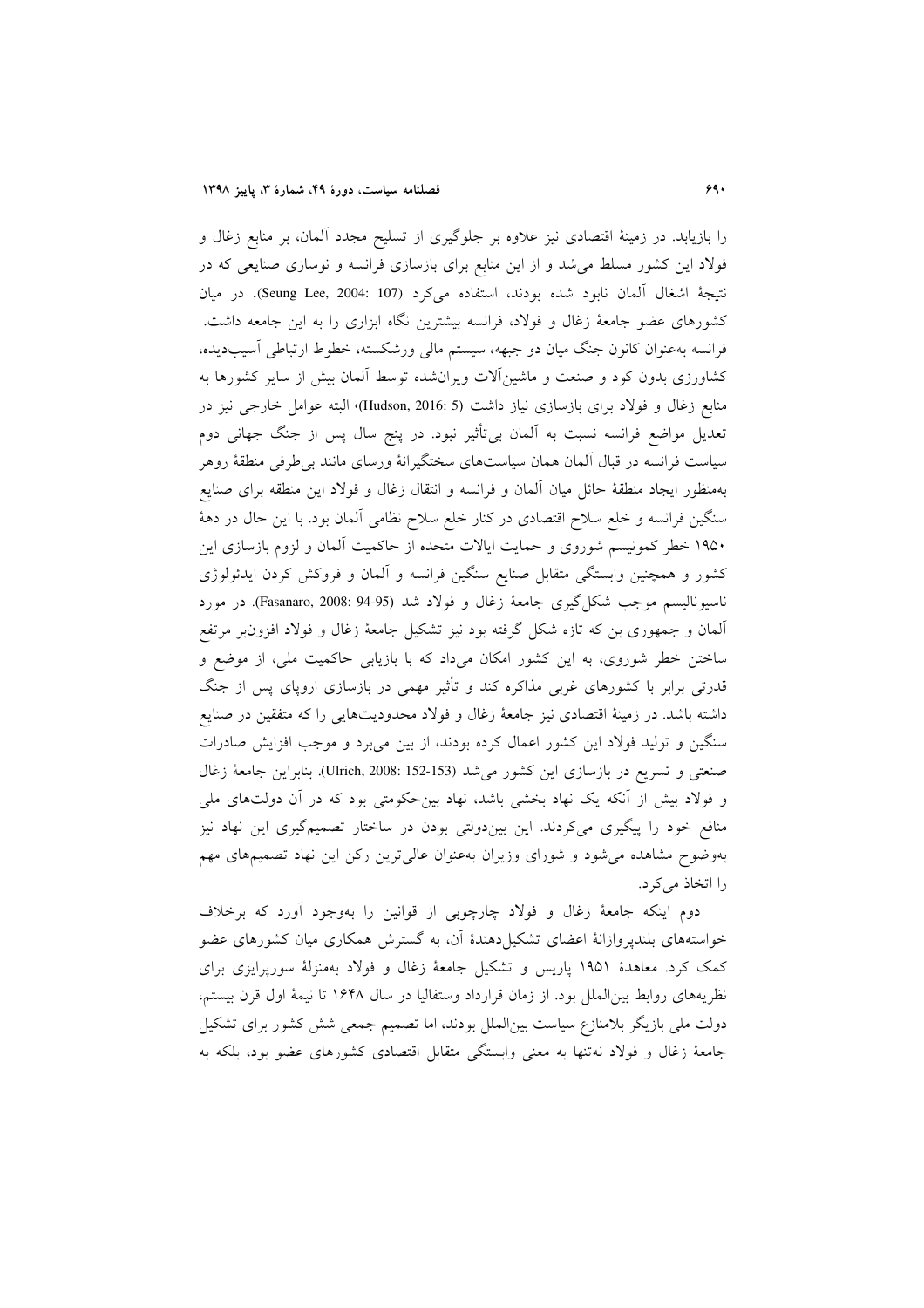معنای چشمپوشی از بخشی از حاکمیت ملی و واگذاری آن به نهادهای فراملی بهمنظور گسترش همکاریها بود (Heffernan, 2012) جامعهٔ زغال و فولاد بهعنوان نهادی مستقل قوانینی را وضع کرد که بعضاً مطلوب برخی کشورهای مؤسس نبود. این جامعه تعرفههای تجاری و یارانههای حمایتی را حذف کرد و از طریق اتخاذ سیاستهای ضدکارتل به آزادسازی قیمت فولاد کمک کرد، درحالیکه برخی کشورها مانند فرانسه مایل به تثبیت و کنترل قیمت فولاد در داخل بودند. جامعهٔ زغال و فولاد در دههٔ ۱۹۵۰ سیاستهای ملی تبعیضآمیز مانند حمایتهای یارانهای، کاهش نرخ مالیات و ... را که در راستای ملیگرایی اقتصادی و رقابتپذیری صنایع زغال و فولاد انجام میگرفت، از بین برد و از طریق حذف موانع تجاری به گسترش همکاری میان کشورهای عضو کمک کرد (Steinberg, 1997: 8-9). جامعهٔ زغال و فولاد بهعنوان نهادی مستقل، نمایندهٔ کشورهای اروپایی در مذاکرات با کشورهای خارجی نیز بود. زمانی که در دههٔ ۱۹۶۰ در نتیجهٔ کاهش هزینهٔ حما ونقل و همچنین رشد فناوریهای جدید، تولید زغال $سنگ به روشهای سنتی بهصرفه نبود و اَمریکا بهمنظور حمایت از$ تولیدکنندگان داخلی زغال و فولاد از اروپا و ژاپن خواست که داوطلبانه از صادرات زغالسنگ به این کشور خودداری کنند و کشورهای اروپایی نگران از اقدامات تلافی جویانهٔ آمریکا بودند، این نهاد به نمایندگی از کشورهای اروپایی در این مذاکرات شرکت کرد (McClenahan, 1991: 188). بنابراین جامعهٔ زغال و فولاد مستقل از اجزای تشکیل دهندهٔ خود به جامعه و نهادی تبدیل شد که با تضعیف افسانههای دولت قدرتمند ملی و ناسیونالیسم، دشمنان قدیمی را حول محور زغال و فولاد به هم نزدیک ساخت و علاوه بر رشد اقتصادی، زمینهٔ همکاری و همگرایی میان کشورهای اروپایی را فراهم کرد.

سوم اینکه برخلاف نظریههای رئالیستی، تشکیل جامعهٔ زغال و فولاد در اوایل دههٔ ۱۹۵۰ نشان داد که هرجومرج نظام بینالملل چندان بدخیم نیست و نهادها و رژیمهای بینالمللی میتوانند به گسترش منطق بازی با حاصل جمع جبری مثبت و برد-برد میان کشورها کمک كنند (Berliner, 2016: 19-21). اگرچه در آغاز تشكيل جامعهٔ زغال و فولاد، روح مليگرايي شدیدی بر منطق مذاکرات حاکم بود، مذاکرات بعدی نشان داد که کشورهای تشکیل دهندهٔ جامعهٔ زغال و فولاد و بهخصوص دو عضو اصلی یعنی آلمان و فرانسه بیشتر در پی همکاری و دستیابی به منافع مطلق خود هستند. آلمان با هدف بازیابی مشروعیت دموکراتیک و منزلت بینالمللی آلمان از حاکمیت خود بر منابع زغال و فولاد صرف نظر کرد و در ازای منافع مطلق خود یعنی بازیابی مشروعیت و منزلت بینالمللی آلمان، ادارهٔ زغال و فولاد خود را به کارتلهای تحت نهاد جامعهٔ زغال و فولاد واگذار کرد. فرانسه نیز که در پنج سال پس از جنگ محدودیتهای شدیدی همانند قرارداد ورسای را علیه فرانسه اعمال کرده بود، در نهایت از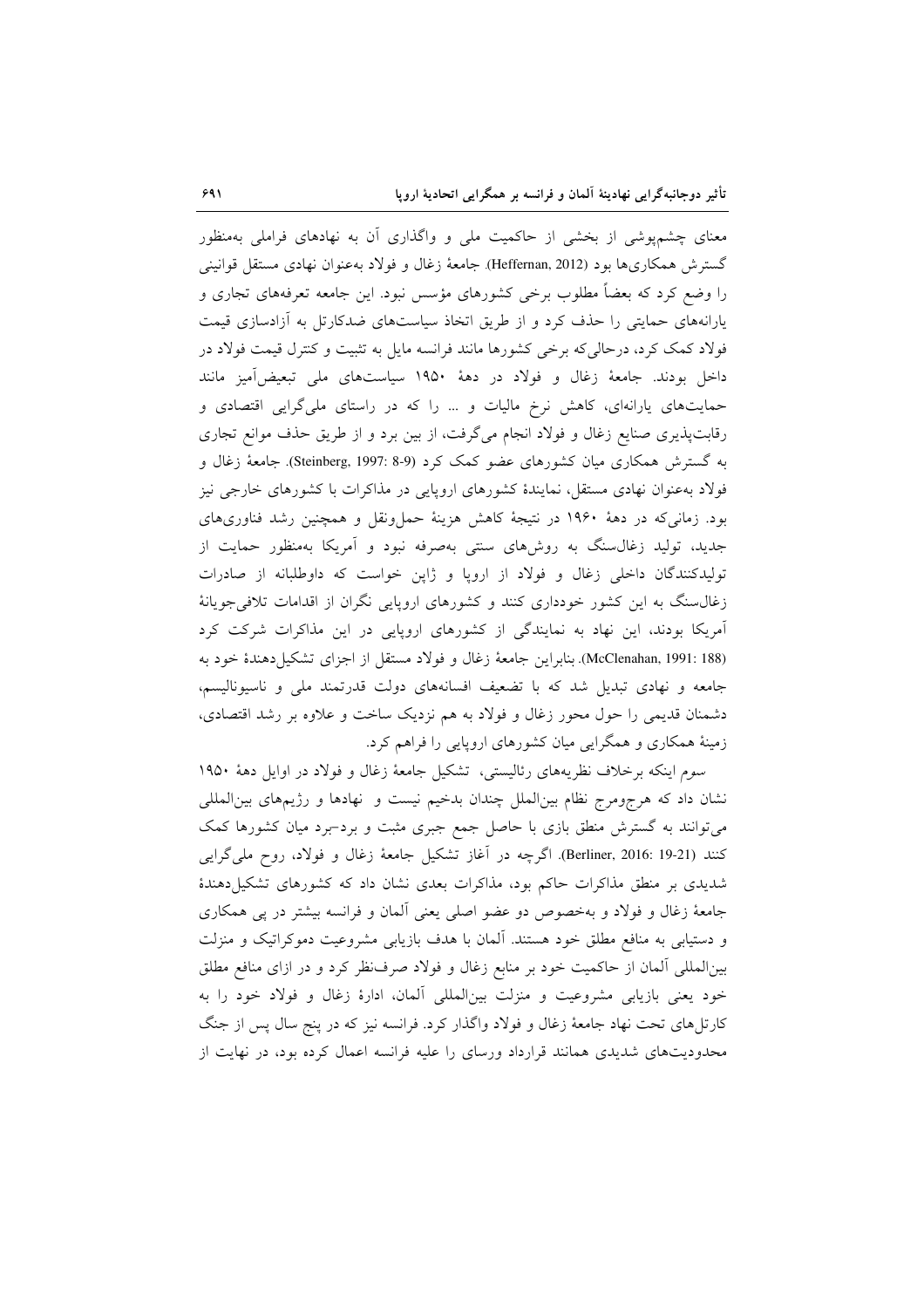جاهطلبیها و اعمال محدودیتهای شدید خود بر صنایع زغال و فولاد آلمان به نفع بازسازی داخلی فرانسه کاست و همین رویکرد مطلقانگاری دو کشور نسبت به منافع ملی موجب موفقیت مذاکرات و امضای معاهدهٔ پاریس ۱۹۵۱ و در نهایت تشکیل جامعهٔ زغال و فولاد شد .(Hudson, 2016: 24-26)

جامعهٔ زغال و فولاد و نهادینه کردن روابط دوجانبهٔ آلمان و فرانسه

جامعهٔ زغال و فولاد بهعنوان اولین سنگ بنای همگرایی اروپا بهصورت اتفاقی بهوجود نیامد، بلکه محصول همکاری متفکران کشورهای اروپایی و بهخصوص فرانسه و آلمان در اوضاع اَشفتهٔ پس از جنگ جهانی دوم بود. به گفتهٔ جاشوا برلینر، اعلامیهٔ معروف شومان، پدر و مادری داشت که آن را در آغوش کشیدند؛ ژان مونه سیاستمدار معروف فرانسه و کنراد آدنائر صدراعظم آلمان (Berliner, 2016: 35). شرايط سياسي اروپا بعد از جنگ، نخبگان سياسي دو کشور را که در یک قرن گذشته در جنگ و ستیز بهسر میبردند و پنج سال قبل از خونینترین نبرد تاریخ فارغ شده بودند، به این جمع بندی رساند که تنها راه حفظ صلح جهانی گسترش همکاری میان کشورهای اروپایی و بهخصوص آلمان و فرانسه است. اگرچه فرانسه و آلمان دشمنان تاریخی بودند، هر گونه تلاش برای همکاری بدون این دو کشور محکوم به شکست بود، ازاین رو اعلامیهٔ شومان بهخوبی به اهمیت این روابط دوجانبه اشاره می کند و بیان می دارد که همکاری آلمان و فرانسه در صنایع زغال و فولاد، رقابت اقتصادی و حسادت را از بین می برد و بذر تشویق به همکاری را می کارد (3-2 :Etienne, 2011).

در نهایت جامعهٔ زغال و فولاد در کوتاهمدت به بازسازی و توسعهٔ زیرساختهای فرانسه کمک کرد؛ از تسلیح مجدد اَلمان جلوگیری کرد و منزلت بین|لمللی این کشور را بازگرداند و اتحاد اقتصادی شایان توجهی برای دو دشمن دیرینه به ارمغان آورد. همچنین از طریق حسن نیت و همکاری اقتصادی پل سیاسی بر روی شکاف عمیق و تاریخی میان دو کشور ایجاد کرد که زمینهٔ همگرایی عمودی و افقی در اتحادیهٔ اروپا در سالهای بعد را فراهم کرد.

# ييمان اليزه و تحكيم دوجانبهگرايي نهادينة آلمان و فرانسه

روابط دوجانبهٔ آلمان و فرانسه منحصربهفردترین رابطهٔ دوجانبهای است که نمونهٔ آن نه در قارهٔ اروپا و نه در هیچ قارهٔ دیگری وجود ندارد. این روابط دوجانبه که در پیمان الیزه ۱۹۶۳ نهادینه شد، روح آشتی ملی را در میان این دو کشور گسترش داد و این دو کشور را به موتور محرکه و چرخ لنگر اتحادیهٔ اروپا تبدیل کرد (Südhölter, 2014: 6). معاهدهٔ دوجانبهٔ الیزه و اهمیت اَن در نهادینه کردن روابط دوجانبهٔ آلمان و فرانسه و همچنین توسعه و تعمیق همگرایی در اروپا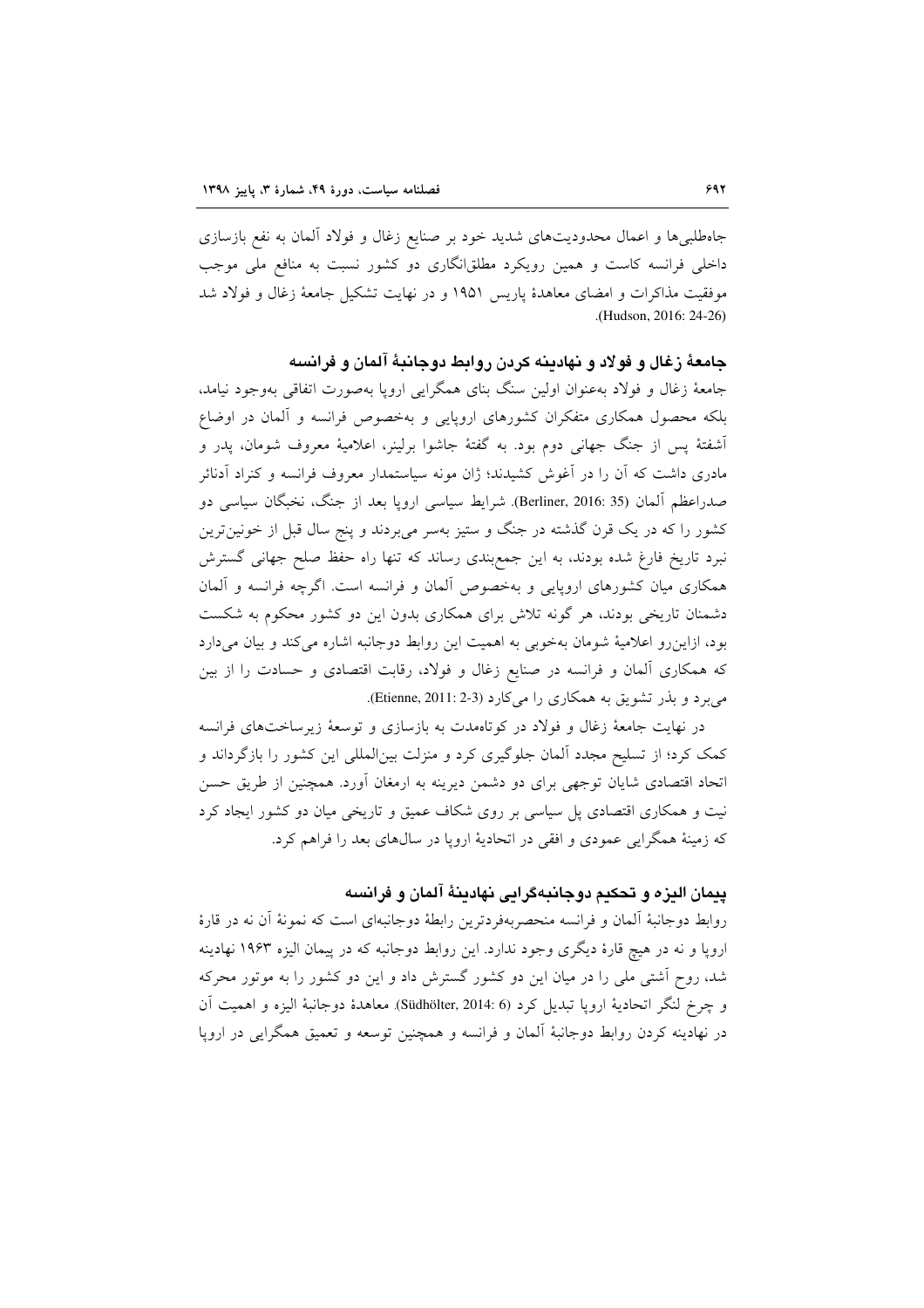را میتوان براساس هر دو برداشت نظریهٔ بازیها و نظریهٔ کارکردی نهادگرایان نئولیبرال از رژیمها و نهادهای بین المللی تبیین کرد.

از منظر نظریهٔ بازیها پیمان الیزه چارچوبی برای اشتراک اطلاعات میان دو بازیگر خودیار آلمان و فرانسه فراهم کرد که موجب کاهش هزینههای تصمیمگیری و منازعه و رقابت میان دو کشور شد. پیمان الیزه همکاری میان آلمان و فرانسه را از طریق نشست سران دولتها و پس از آن از طریق تشکیل کابینهٔ مشترک دو کشور که در سال ۲۰۰۳ نهادینه کرد. جلسات کابینهٔ مشترک نهتنها سبب گسترش همکاری در بالاترین سطح سیاسی شد، بلکه در موارد موضوعی خاص نیز موجب تسهیل همکاری و اتخاذ مواضع مشترک میان تصمیمگیرندگان دو کشور شده است (Poptcheva, 2015: 2). از منظر كاركردى نيز مى توان استدلال كرد كه پيمان اليزه اگرچه بهدلیل ملاحظات ملی و ساختار نظام بین|لملل دوقطبی بهوجود آمد، بهمرور زمان شبکهای از ارتباطات مستقل را بهوجود آورد که به گفتهٔ شوارز بهصورت معجزهوار دشمنی خوني فرانسه و ألمان را بهسوى دوستي ذاتي سوق داد (schwarz, 1992) مذاكرات معاهدهٔ اليزه نیز همانند جامعهٔ زغال و فولاد متأثر از الزامات ملی و فضای بین|لمللی بود. روابط حسنهٔ آلمان و فرانسه بعد از جنگ جهانی دوم که با جامعهٔ زغال و فولاد آغاز شده بود، در اواخر دههٔ ۱۹۵۰ بهدلیل بحرانهای مجارستان و سوئز، به بن بست رسیدن مذاکرات جامعهٔ اقتصادی و اوراتم و مهمتر از همه به قدرت رسیدن ژنرال دوگل رو به سردی گرایید. دوگل پس از به قدرت رسیدن، برنامههای بلندپروازانهای را در سیاست خارجی به اجرا گذاشت. در ابتدا دست همکاری بهسوی انگلیس و آمریکا دراز کرد و از آنها خواست که فرانسه دارای حقوقی برابر با آنها باشد تا در دنیای آزاد عملاً سه نیروی ایالات متحدهٔ آمریکا، انگلستان و فرانسه سکان قدرت را در دست داشته باشند. براساس همین دیدگاه، فرانسه در ١٧سپتامبر ١٩۵٨ طی اطلاعیهای خواستار اصلاح در مفاد پیمان آتلانتیک شمالی و ناتو، شد و تقاضا کرد تا حق فرانسه بهعنوان كارشناس و مشاور مسائل مربوط به سلاحهاى اتمى بازشناخته شود (Kocs, 1995: 28-30). با مخالفت ناتو با درخواست فرانسه و امضای پیمان منع آزمایش جزئی هستهای (PTBT) میان دو ابرقدرت در آگوست ۱۹۶۳ و همچنین پیشنهاد خروشچف برای پیمان عدم تجاوز میان ورشو و ناتو که تهدیدی برای سیاست توسعهٔ تسلیحات هستهای فرانسه بود، سیاست دوگل نسبت به آلمان تغییر کرد. جمهوری آلمان نیز در این زمان شروع مذاکرات تنش(دایی دو ابرقدرت را بهمنزلهٔ تثبیت جدایی آلمان قلمداد میکرد و از این نظر همانند دوگل مخالف سیاست تنشرزدایی بود. در مجموع درک نخبگان سیاسی از تهدیدات مشترک نظام دوقطبی حاکم بر نظام بین|لملل، دو قدرت اروپایی را به این جمع بندی رساند که دو ابرقدرت بدون مشورت از اروپا در مورد سرنوشت جهان تصمیمگیری میکنند و به همین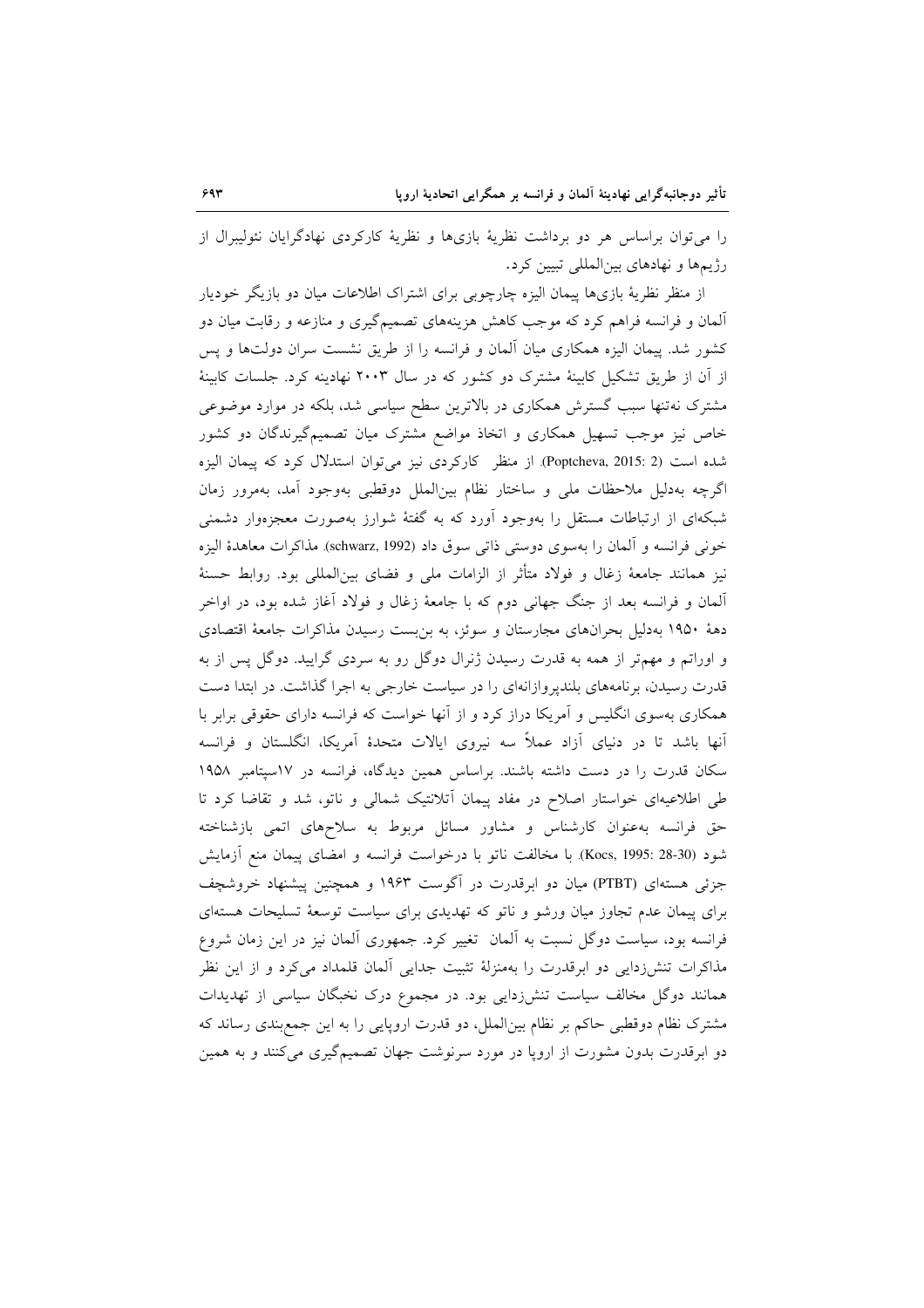دلیل در سال ۱۹۶۳ برای ایفای نقش مؤثر در نظام بین|لملل و بازیابی نقش سنتی خود در نظام بين الملل مو افقت نامة دو جانبة اليزه را امضا كردند (200-199 :Martin, 2008). اگرچه بهبود روابط دو کشور و امضای معاهدهٔ الیزه بیشتر متأثر از ساختار نظام بین|لملل بود، ملاحظات و منافع ملی نیز در امضای این معاهده بی تأثیر نبود و دو کشور اهداف متفاوتی از این معاهده دنبال می کردند، فرانسه به محور پاریس- بن بهمثابهٔ موتور محرکهٔ اروپای شش عضوی که می تواند ارادهٔ خود را به اردوگاههای شوروی و آمریکا تحمیل کند، می نگریست. دوگل فکر می کرد این پیمان قادر است برای فرانسه اعتبار لازمی را که حتی تولید سلاح اتمی نتوانسته بود بهبار آورد، تأمین کند تا این کشور بتواند با ابرقدرتها بهصورت همتراز به مذاکره بنشیند. آلمان نیز واقف بود که بهدلیل موقعیت جغرافیایی مشابه سرنوشت واحدی با همسایه و رقیب دیرینهاش دارد، بهخصوص اینکه معاهدهٔ الیزه این کشور را در برای مقابله با خطر کمونیسم شوروی قلار تمندتر می کر د (Lappenküper, 2008: 154).

از منظر کارکردی نیز اگر بر این تعریف گاردنر فیلدمن که مصالحه را فرایند طولانی همکاری و صلح میان دو دشمن سابق از طریق شفافیت متقابل، نهادهای دوجانبه و روابط میان دولتها و جوامع میداند صحه بگذاریم، معاهدهٔ الیزه چارچوبی از نهادها، رژیمها و روابط چندسطحی را بهوجود آورد که فراتر از چارچوب بوروکراتیک به گسترش روابط و آشتی میان دو كشور فرانسه و آلمان كمك كرد (Feldman, 2010: 3). معاهدهٔ اليزه بهعنوان نقطهٔ عطفى در روابط دوجانبهٔ ألمان و فرانسه چارچوبی نهادی مانند جلسات منظم سران دو کشور بهصورت حداقل دو بار در سال، جلسات منظم وزراى امور خارجه و ارتباط ميان نمايندگان سفارتخانهها و کنسولگریها، جلسات منظم وزرای دو کشور در زمینهٔ دفاع، آموزش ویرورش و جوانان و تشکیل کمیسیون بین وزارتی برای پیگیری همکاریها و ارائهٔ گزارش به دولتها را بهوجود آورد که علاوه بر توسعهٔ روابط سیاسی و هماهنگ در خصوص مسائل مهم سیاست خارجي و دفاعي، موجب گسترش روابط دوجانبه به حوزههايي مانند كنسرسيوم ايرباس و همکاریهای مدنی شد که در پیمان الیزه اشارهای به آنها نشده بود (Krotz, 2002: 5-6). این معاهده پس از سالها تنش در روابط دوجانبه، فراخوانی برای تعهد عمومی به روح آشتی ملی بود؛ زمینهٔ گسترش روابط و دوستیهای شخصی آدونائر و دوگل و همچنین سایر سیاستمداران مشهور فرانسه و آلمان را فراهم کرد؛ نقش نهادهای مدنی را در کنار دولتها برای گسترش تحقق و پاسداشت صلح چندسطحی به رسمیت شناخت و با همکاری نهادینه در زمینههای کلیدی، قابل پیشبینی و قابل|طمینان، موجب توسعهٔ همکاری و گسترش روابط شخصی فراتر از مناسبات سیاسی و پیوندهای بوروکراتیک شد (Felgman, 2013). پیمان الیزه مجموعهای از نهادها و رژیمها را بهوجود آورد که نهتنها با کاهش عدم قطعیتها و تشریک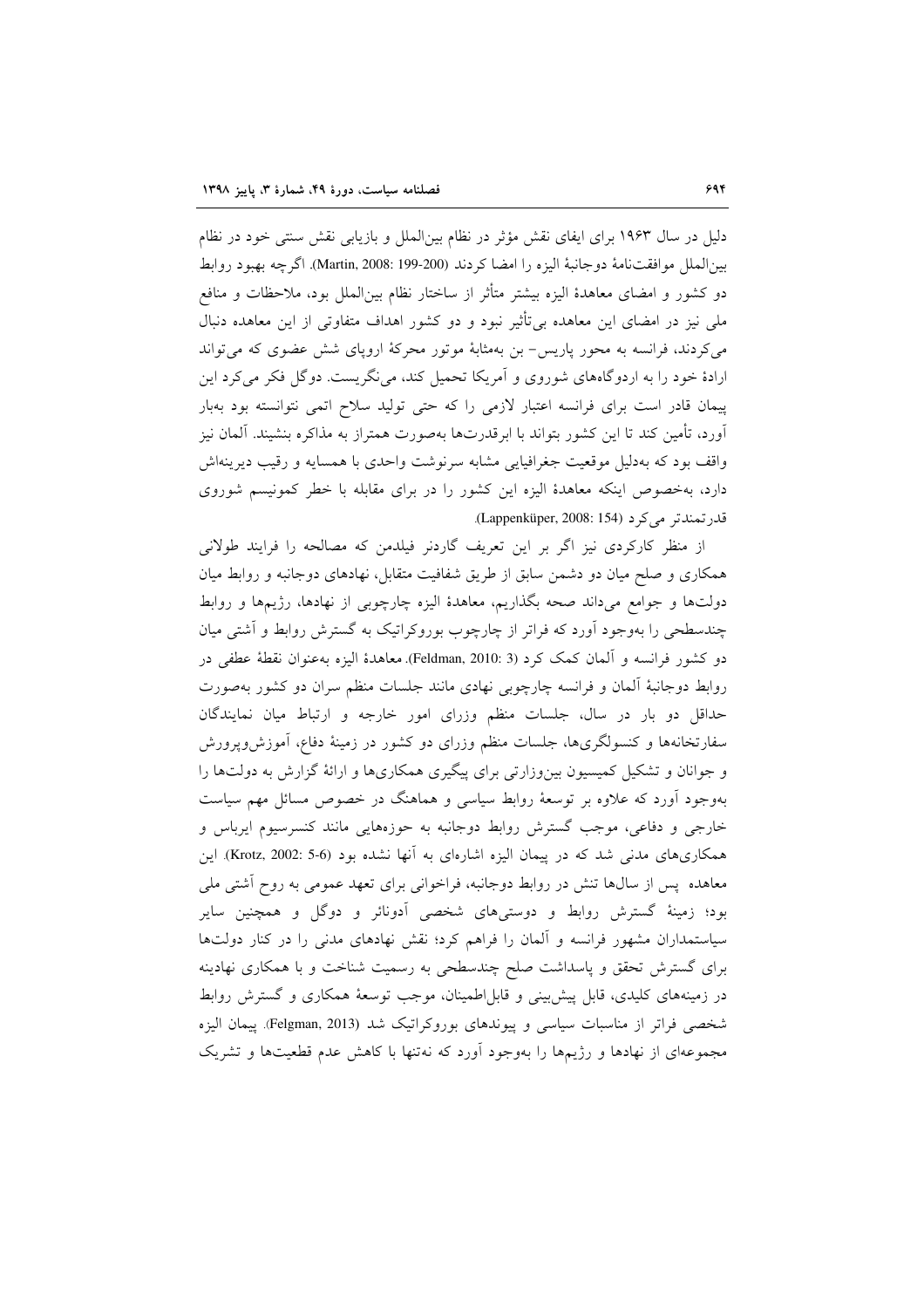اطلاعات میان دو رقیب دیرینه، موجب تعدیل ملی گرایی و کاهش رقابت و منازعهٔ دوجانبه و تعمیق همگرایی میان کشورهای اروپایی شد؛ بلکه بهعنوان الگوی موفق مبنای حل وفصل مسالمتآمیز منازعات در بسیاری از مناطق جهان از جمله روابط دوجانبهٔ آلمان و لهستان پس از فروپاشی دیوار برلین، حل اختلافات میان ژاپن و کرهٔ جنوبی بر سر مسائل سرزمینی و همچنین عادیسازی روابط ایالات متحده و چین در سالهای ۱۹۷۲–۱۹۷۱ قرار گرفت.

### دوجانبهگرايي نهادينهٔ آلمان–فرانسه در فرايند همگرايي اروپا

روابط دوجانبهٔ میان آلمان و فرانسه را میتوان کلید صلح و امنیت در اروپا قلمداد کرد. تیرگی روابط میان این دو کشور هزینههای زیادی را در دو قرن اخیر بر اروپا تحمیل کرده است. حملهٔ آلمان به فرانسه در ابتدای جنگ جهانی دوم که سومین حمله از این نوع طی ۷۰ سال گذشته بوده است، این واقعیت را بیش[زییش آشکار کرد که صلح میان دو ملت فرانسه و آلمان برای ایجاد صلح پایدار در اروپا ضروری است. ایدههای صلح،جویانه میان نخبگان و سیاستمداران دو کشور در نهایت با طرح رابرت شومان مبنی بر تأسیس جامعهٔ زغال فولاد که معتقد بود «هیچچیز بدون ایجاد نهاد، پایدار نخواهند ماند»، زمینه را برای صلح پایدار میان دو همسایهٔ متخاصم آلمان و فرانسه و همچنین همگرایی اتحادیهٔ اروپا فراهم کرد. (Travis, 1990: 1). روابط میان دو کشور آلمان و فرانسه از ابتدای شکل گیری سنگ بنای اتحادیهٔ اروپا در جامعهٔ زغال و فولاد نقشی محوری در امنیت و همگرایی اتحادیهٔ اروپا داشت. این نقش محوری با نهادینه شدن روابط دوجانبهٔ این دو کشور در معاهدهٔ الیزه (۱۹۶۳) نمود بیشتری پیدا کرد. معاهدهٔ الیزه نهتنها چارچوبی از رژیمها و نهادهای بین|لمللی را بهوجود آورد و به بیش از ۵۰۰ سال منازعه و رقابت دو رقیب دیرینه پایان داد، بلکه مواضع آنها را در مورد همگرایی اتحادیهٔ اروپا هماهنگتر ساخت و محور پاریس- برلین را به موتور محرکهٔ همگرایی اتحاديهٔ ارويا تبديل كرد.

اگر رهبری در اتحادیهٔ اروپا را به معنای توانایی و تمایل دولتها در ترغیب دیگر بازیگران به همکاری برای امنیت دستهجمعی تعریف کنیم، در این معنا محور آلمان و فرانسه نقش رهبری خود را هم در نهادسازی و همگرایی اتحادیهٔ اروپا و هم در مدیریت بحرانهای اتحادية اروپا نشان دادهاند (2013: 2013 Krotz & shild,). دوجانبهگرايي نهادينة آلمان و فرانسه بهخصوص بعد از معاهدهٔ الیزه به سه شکل ترویج و تعمیق همگرایی جغرافیایی و کارکردی اتحادیهٔ اروپا، مدیریت بحران و تشویق زیرگروه کشورهای عضو به همکاری نزدیکتر، نقش رهبری خود را در اتحادیهٔ اروپا نشان داده است. در زمینهٔ گسترش جغرافیایی و کارکردی اتحادية اروپا، دوجانبهگرايي نهادينة آلمان – فرانسه از طريق تشويق ساير كشورها مانند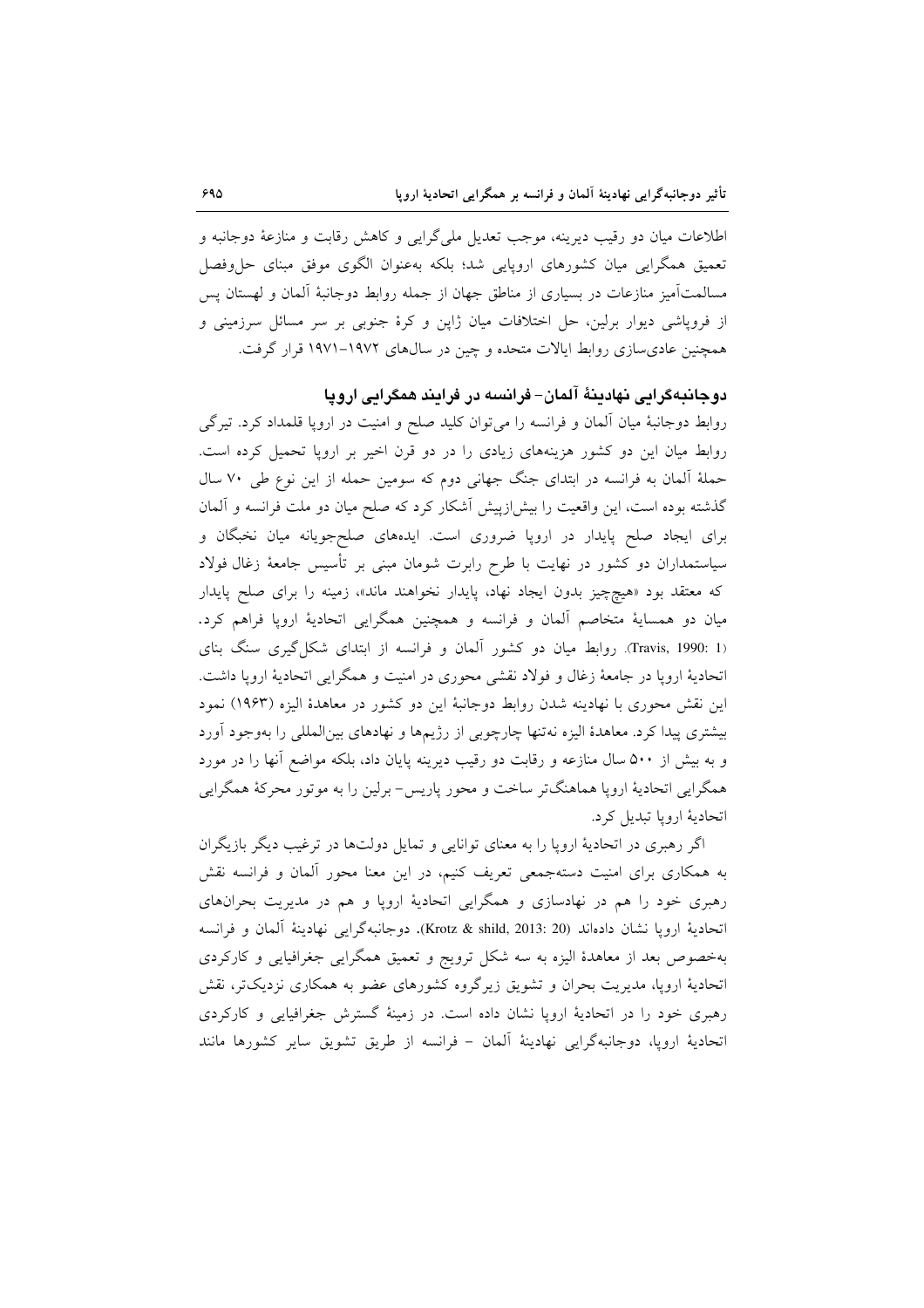کشورهای بنلوکس و مثلث وایمار (فرانسه، آلمان و لهستان) برای پیوستن به اتحادیهٔ اروپا، نقش مهمی در گسترش جغرافیایی و تعداد اعضای اتحادیهٔ اروپا ایفا کرده است. معاملات سیاسی این دو کشور اغلب موجب شکست بن بست مذاکرات سیاسی میان اعضای اتحادیهٔ اروپا شده و این نقش محوری با وجود گسترش تعداد اعضای اتحادیه از ۶ عضو در ابتدای دههٔ ۱۹۵۰ به ۲۸ عضو در سال ۲۰۱۳، هنوز هم حفظ شده است (Poptcheva, 2015: 3). در زمینهٔ تعمیق همگرایی، بسیاری از اقدامات دوجانبهٔ آلمان و فرانسه، اساس و زمینهٔ شکل گیری معاهدههای مهم اتحادیهٔ اروپا شده است. شورای سیاسی و دفاعی میان آلمان و فرانسه مقدمهٔ تشکیل نیروی نظامی اروپا موسوم به یوروکوریس ٰ و پس از آن نیروی واکنش سریع شده است. همکاریهای سیاسی و امنیتی در سطح وزارتخانههای دو کشور، به الگویی برای سیاست خارجی و امنیتی مشترک اتحادیهٔ اروپا تبدیل شد. طرح مشترک میتران– کهل نقش مهمی در ارتقای سیاستهای امنیتی در پیمان ماستریخت داشت، همانطور که ژیسکاردستن-اشمیت نقش مهمی در سیاست پولی واحد اتحادیهٔ اروپا داشتند، میتران- کهل نیز نقش مهمی در سیاست خارجی و دفاعی اتحادیهٔ اروپا ایفا کردند. معاهدهٔ اَمستردام نیز بهطرز چشمگیری توسط آلمان و فرانسه و زمانی که کهل و شیراک نامهای مشترک به رئیس شورای اروپا نوشتند، شکل گرفت. از محورهای مهم این معاهده، چشمانداز یک دفاع مشترک اروپایی بود که به اصرار فرانسه و آلمان شکل گرفت. امضای دو معاهدهٔ ماستریخت و آمستردام، نقش همکاری دوجانبهٔ اَلمان و فرانسه را بهعنوان موتور همگرایی اتحادیهٔ اروپا، بیش از پیش اَشکار كرد (Südhölter, 2014: 14-17). در زمينهٔ مديريت بحرانهاي اتحاديهٔ ارويا و بهخصوص بحران یورو ۲۰۰۸، رهبری فرانسه و آلمان به سه شکل ارائهٔ بستههای کمکهای مالی برای مدیریت بحران در کوتاهمدت، ارائهٔ طرحهای مکمل برای افزایش رقابت و ثبات اقتصادی و طراحی مجدد قوانین حاکم بر منطقهٔ یورو، کارایی خود را نشان داده است. این سه شکل رهبری یعنی ترویج همگرایی، مدیریت بحران و شکلدهی به زیرگروه کشورهای عضو معمولاً از سه طریق برجستهسازی، اجماع و ائتلافسازی اعمال میشود (3-3:3013 Schild, 201)؛ برجستهسازی به معنای تفسیر یک موقعیت و شرایط سیاسی معین و تعریف یک مشکل که باید توسط اتحادیهٔ اروپا بهعنوان یک کل یا زیرگروهی از کشورهای عضو حل شود. برجستهسازی فهرستی از مسائل مهمی است که مورد توجه جدی یک جامعه قرار میگیرد. برجستهسازی بسته به منبع توجه انواع مختلفی دارد و شامل برجستهسازی سیاسی (مسائل موردتوجه تصمیمگیرندگان) و برجستهسازی عمومی (مسائل مورد توجه افکار عمومی) می شود (Meyerhöfer, 2009: 13). بر این اساس، همگرایی فرانسه و آلمان از پیششرطهای مهم نفوذ فرانسه و آلمان در اتحادیهٔ

1. Eurocorps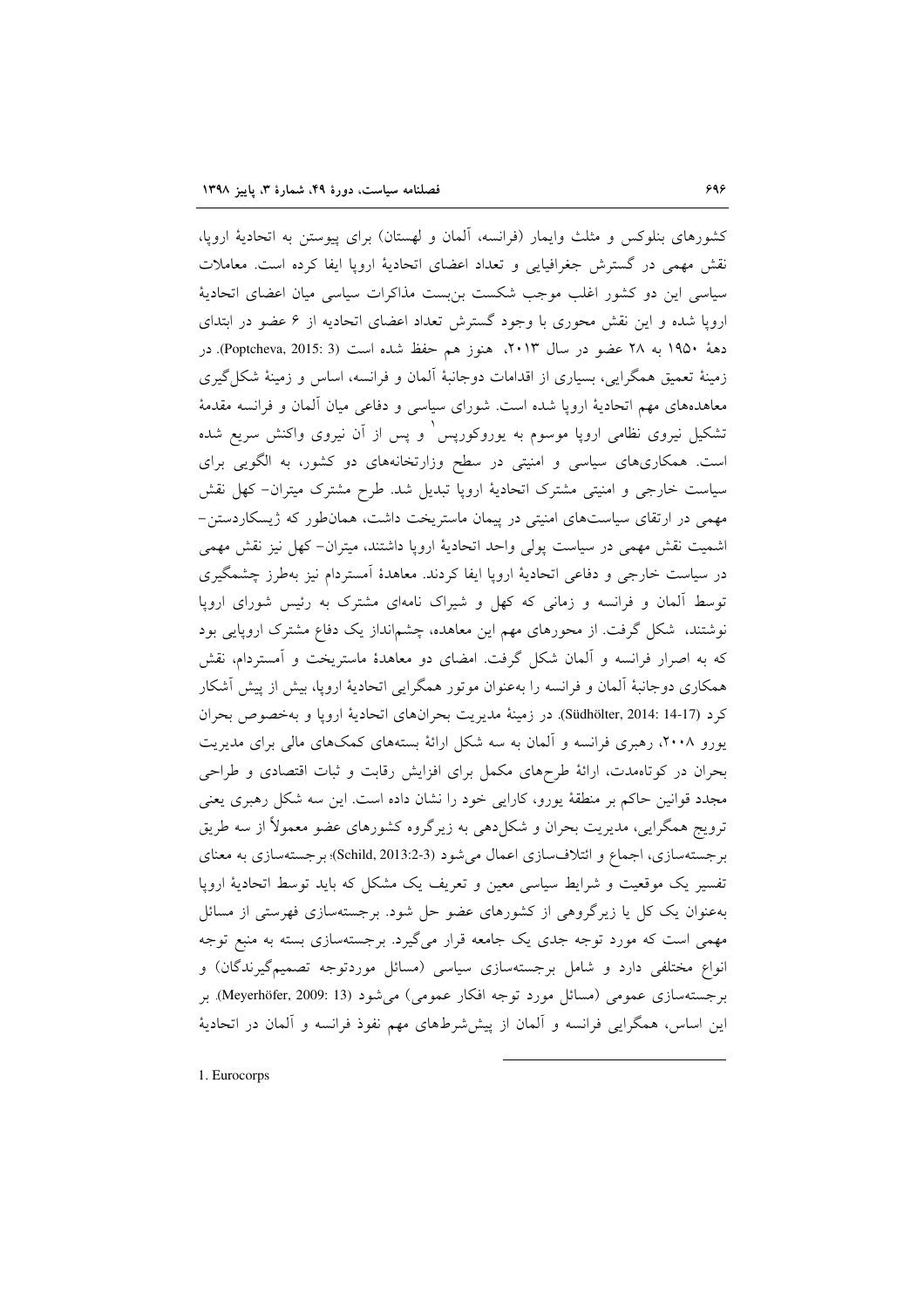اروپاست و به آنها اجازه میدهد که هزینههای تصمیمگیری ناشی از مذاکرات پیچیده را کاهش دهند، کارایی اتحادیهٔ اروپا را ارتقا و مسائل دوجانبهٔ خود را در قالب طرح مشترک در دستور كار اتحاديهٔ اروپا قرار دهند. همچنين روابط ويژهٔ آلمان و فرانسه به آنها اين امكان را داده تا از طریق اجماع سازی و ائتلاف با زیرگروهی از کشورها و جمع آوری پشتیبانی برای اولویتهای خود، منافع ملي خود را در قالب نهادهايي اروپايي دنبال كرده يا مخالفان خود را منزوى كنند. روابط دوجانبهٔ ویژهٔ آلمان- فرانسه چارچوبی را برای همکاری و همگرایی فراهم کرد که در آن کشورهای عضو قادر به شکل دادن به ساختارهای و سیاستهای اروپا هستند.

#### نتيجه

پایان جنگ جهانی دوم را میتوان نقطهٔ عطفی در روابط میان دو کشور فرانسه و آلمان قلمداد کرد. با پایان این جنگ اگرچه فرانسه بهعنوان یکی از قدرتهای پیروز تلاش کرد تا محدودیتهایی همانند قرارداد ورسای بعد از جنگ جهانی اول را بر آلمان تحمیل کند، اما شرایط متفاوت سیاسی جهان بعد از جنگ دوم جهانی و حاکم شدن نظام دوقطبی، تبدیل شدن اروپا به صحنهٔ منازعهٔ میان شوروی و ایالات متحده و همچنین الزامات بازسازی اقتصادی پس از جنگ، نخبگان سیاسی دو کشور را به این درک رساند که برای بازیابی موقعیت گذشتهٔ خود و ایفای نقش مؤثر در نظام بین(لملل باید متحد شوند. عوامل و متغیرهای ملی، منطقهای و بینالمللی مختلفی در گسترش همکاری میان این دو کشور مؤثر بودند، اما متغیری که در این مقاله به عمدهسازی آن پرداختیم، نقش نهادها و رژیمهای اروپایی جامعهٔ زغال و فولاد در گسترش و نهادینه شدن همکاری میان دو کشور بود. دو کشور فرانسه و آلمان از ابتدای شکل گیری سنگ بنای اتحادیهٔ اروپا در جامعهٔ زغال و فولاد نقش کلیدی در توسعه و تعمیق همگرایی اتحادیهٔ اروپا داشتند. اگرچه هر دو کشور از همان ابتدای شکل گیری این فرایند، نگاه ابزاری به آن داشتند و تا جایی از روند همگرایی و فراملیگرایی حمایت میکردند که منافع ملیشان تأمین میشد. اما با وجود همهٔ نگاههای ابزاری به شروع فرایند همگرایی اتحادیهٔ اروپا و شکل گیری نهادها و رژیمهای اروپایی، این نهادها و رژیمها مستقل از اجزای تشکیل دهندهٔ خود با تضعیف افسانههای دولت ملی و ناسیونالیسم، راه را برای همکاری این دو دشمن دیرینه فراهم کردند و با متقاعد کردن دولتهای ملی برای واگذاری بخشی از اختیارات خود به نهادهای جدید، زمینهٔ همگرایی اتحادیهٔ اروپا را هموار ساختند. همکاری این دو کشور بعد از پیمان الیزه که تلاشی برای نهادینه کردن دوجانبهگرایی این دو کشور بود، نقشی انکارناپذیر و تأثیرگذار در تداوم و تعمیق این همگرایی داشت. دوجانبهگرایی نهادینهٔ آلمان و فرانسه به سه شکل ترویج و تعمیق همگرایی جغرافیایی و کارکردی اتحادیهٔ اروپا،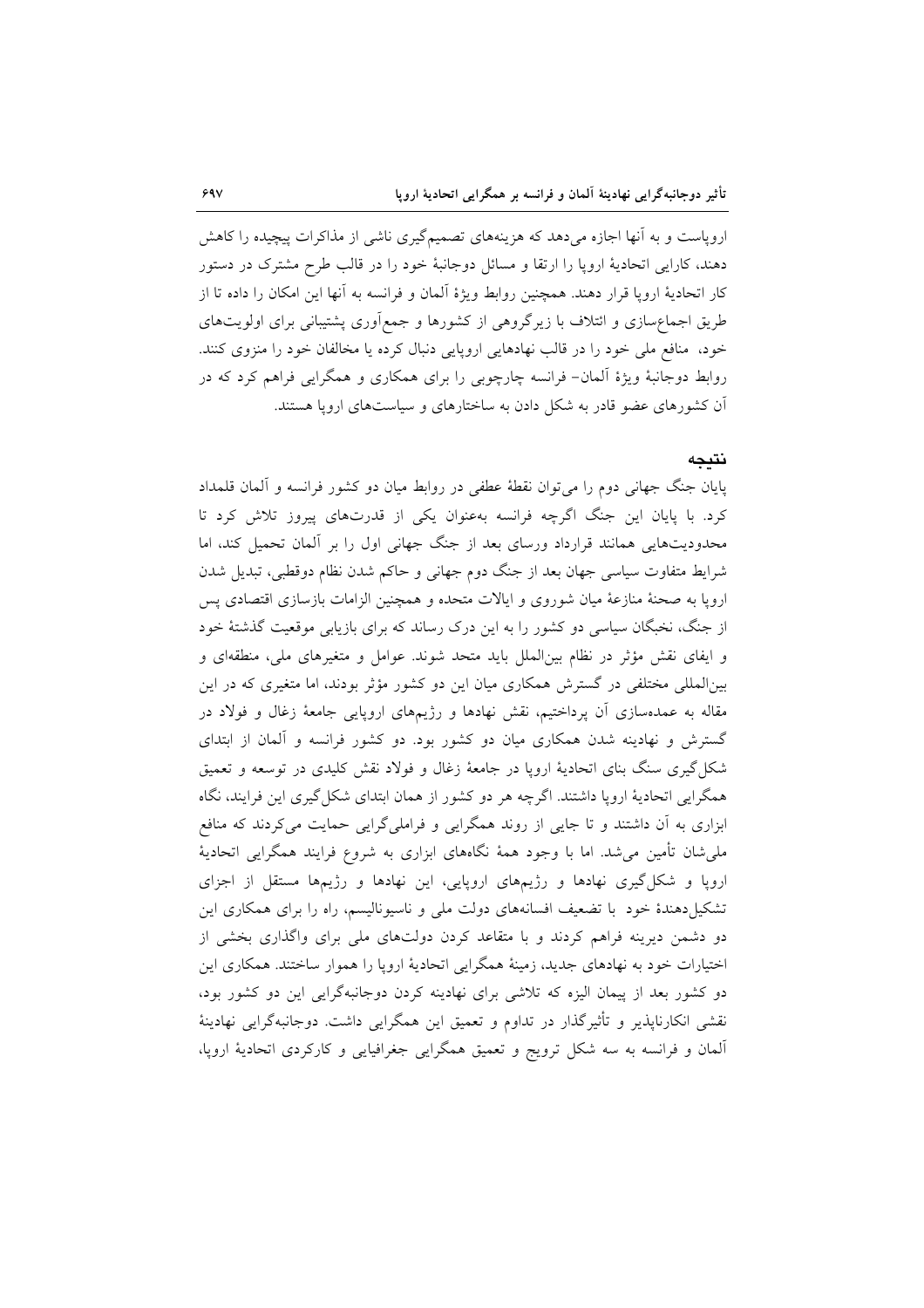مدیریت بحران و تشویق زیرگروه کشورهای عضو به همکاری نزدیکتر، نقش رهبری خود را در اتحادیهٔ اروپا نشان داده است.

منابع و مآخذ

- 1. Berliner, Joshua. (2016). Successful Regional Integration in the European Union Academic Works.available at: through Vision and Planning. 34. CUNY http://academicworks.cuny.edu/cc\_etds\_theses/594
- 2. Bradley, Ben. (2016). Post-war European Integration: How We Got Here. Retrieved 2016 11, from http://www.e-ir.info/2012/02/15/post-war-european-integration-how-wegot-here/
- 3. Brahm, Eric. (2005, September 27). International Regimes." Beyond Intractability. Retrieved 2016 12, from http://www.beyondintractability.org/essay/international-regimes
- 4. Dinan, Desmond. (2004). Europe recast: a history of European Union (Vol. 373). Basingstoke: Palgrave Macmillan.
- 5. Etienne, Philippe. (2010, 05, 3). Le projet de Robert Schuman reste au coeur de la européenne, 2019 09.24. dvnamique Retrieved from: https://www.google.com/url?sa=t&rct=j&q=&esrc=s&source=web&cd=10&cad=rja&uac t=8&ved=2ahUKEwis4ZKDjenkAhXrsIsKHd3xCBkQFjAJegQIAhAC&url=https%3A% 2F%2Fwww.robert-schuman.eu%2Ffr%2Fdoc%2Fentretiens-d-europe%2Fee-45fr.pdf&usg=AOvVaw2I2GhXw45iYGikXDvprn8n
- 6. Fasanaro, Laura. (2008). Franco-German Relations and the Coal Problem in the Aftermath of the First and Second World Wars. In A History of Franco-German Relations in Europe (pp. 89-100). Palgrave Macmillan US.
- 7. Feldman, Lily Gardner. (2010). "German-Polish Reconciliation in Comparative Perspective: Lessons for Japan?". Asia-Pacific Journal.
- 8. Feldman, Lily Gardner. (2013, 01 24). The Franco-German Elysée Treaty at Fifty: A Model for Others? Retrieved 01 21, 2017, from american institute for german contemporary studies: http://www.aicgs.org/issue/the-franco-german-elysee-treaty-atfifty-a-model-for-others.
- 9. George, Ross. (2009). Politics and Economics in the Development of the European Union. In J. K. Mark Kesselman, European Politics in Transition (pp. 478-480). Published by Cengage Learning.
- 10. Germond, Carine., & Türk, Henning. (Eds.). (2008). A history of Franco-German relations in Europe: from'' hereditary enemies'' to partners. Springer.
- 11. Grieco, Joseph M. (1998). Anarchy and the Limits of Cooperation: A Realist Critique of the Newest Liberal Institutionalism, Vol. 42, The MIT Press.
- 12. Hasenclever, Andreas., Mayer, Peter, & Rittberger, Volker. (2000). "Integrating theories of international regimes", Review of International Studies,  $26(01)$ , pp: 3-33.
- 13. Heffernan, Margaret. (2012, 02 22). Who Controls European Foreign Policy? Lessons From The ENP. 12-13. Retrieved 12 2016, 27, from http://www.ul.ie/ppa/content/files/ Martin Heffernan.pdf.
- 14. Hellmann. Gunther. & Wolf, Reinhard. (1993). "Neorealism, neoliberal institutionalism, and the future of NATO", Security Studies, 3(1), pp: 3-43.
- 15. Herbert, Anne L. (1996). "Cooperation in International Relations: A Comparison of Keohane, Haas and Franck", Berkeley Journal of International Law, 14 (1), pp: 225-231
- 16. Hrolf, Gunilla. (2004). France, Germany and the United Kingdom Cooperation in Times of Turbulence (Doctoral dissertation, Statsvetenskapliga institution).
- 17. Hudson, Nicholas. (2016). The European Coal and Steel Community: The Path Towards European Integration, Portland State University.
- 18. Jervis, Robert. (1999). "Realism, neoliberalism, and cooperation: understanding the debate"; International Security, 24(1), pp: 42-63.
- 19. Keohane, Robert Owen. (1989). International institutions and state power: Essays in international relations theory, BoulderWestview Press.